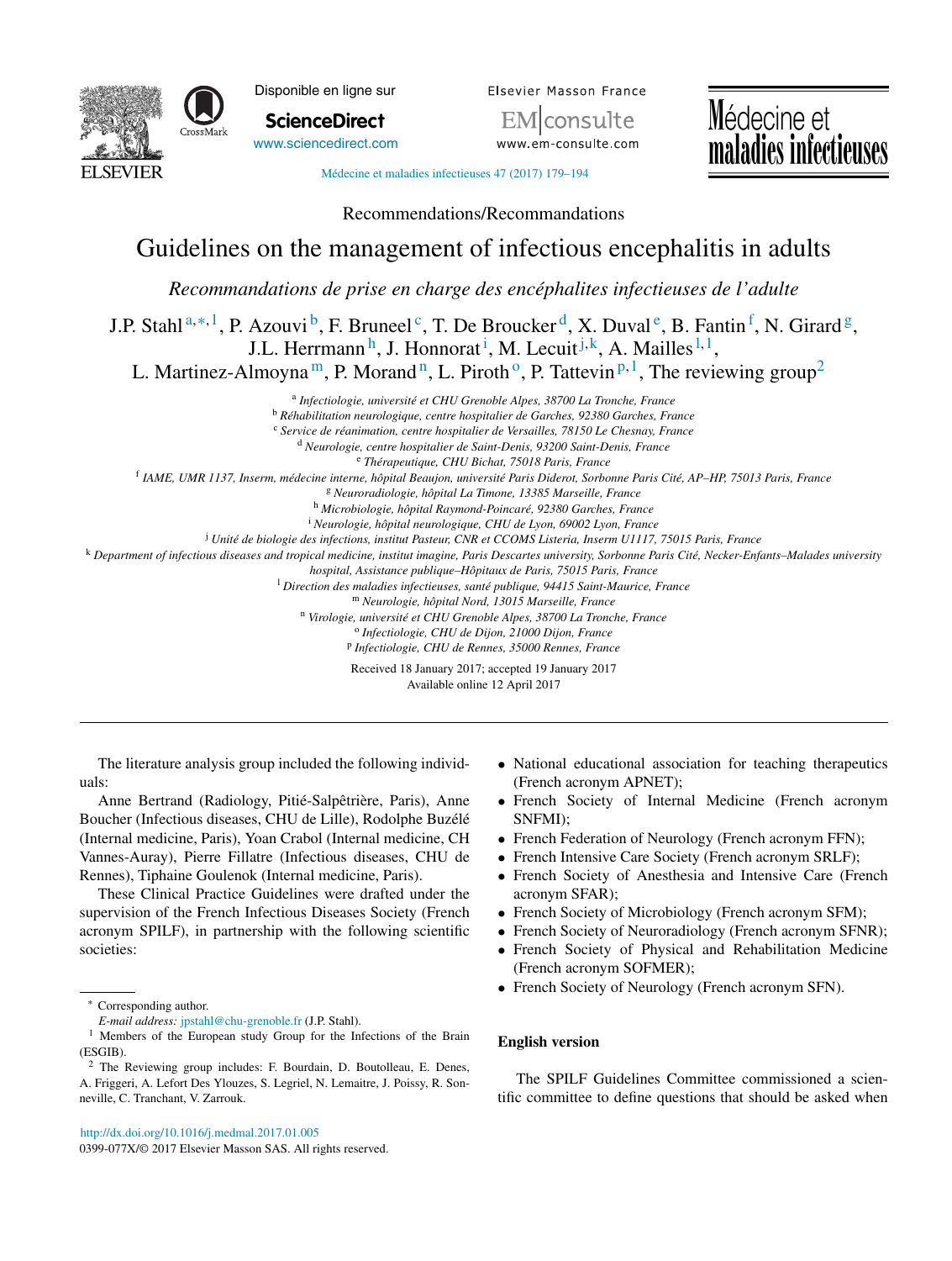managing infectious encephalitis patients, and answers to these questions in light of literature data. To determine the composition of this scientific committee, each scientific society was asked to appoint at least one representative who would sit on the committee.

Members of the literature analysis group independently analyzed the French and English literature. Each member was assigned one of the questions defined by the scientific committee. Their work aimed to be as comprehensive as possible and is published in a separate article.

A reviewing group was also set up; members worked in complete independence from the scientific committee. Reviewers assessed answers given to the questions, and rated them on a scale from 1 (strongly disagree) to 5 (strongly agree). Reviewers had the possibility to associate comments to their assessment to explain the rates of any specific cases; however, rates lower than 3 had to be explained.

Members of the scientific committee reviewed and synthesized, all together, all comments and inserted them into the final article.

Each question was thus associated with a graded rationale  $(1 = high level of evidence; 3 = low level of evidence)$  and a recommendation  $(A = strong recommendation; D = negative$ recommendation: "Physicians should not. . .").

### **1. Q1: When should acute infectious encephalitis be considered and how should it be confirmed?**

### *1.1. Clinical signs and symptoms*

### *1.1.1. Rationale*

Level 1: the most common signs and symptoms of central nervous system (CNS) dysfunction are:

- consciousness disorders (from clouded sensorium to coma);
- behavior disorders;
- seizures:
- focal neurological signs.

Level 1: symptoms of meningitis may be absent.

Level 1: fever is very common, but may be absent because of antipyretic drug intake.

#### *1.1.2. Recommendations*

Grade A: physicians must look for any occurrence of fever in the days prior to the infection onset through the patient's and relatives' anamneses.

Grade A: any signs or symptoms of CNS dysfunction associated with fever must lead physicians to consider infectious encephalitis in the differential diagnosis.

#### *1.2. Biological features*

#### *1.2.1. Rationale*

Level 1: no blood laboratory result is indicative of encephalitis, but laboratory results may guide the etiological diagnosis and are needed to establish a differential diagnosis.

Level 1: HIV primary infection may present as encephalitis.

#### *1.2.2. Recommendations*

Grade A: two pairs of blood cultures must be sampled before initiating the antibiotic therapy. Complete blood count, blood electrolytes, blood glucose level (performed at the same time as the lumbar puncture), CRP test, liver function test (ASAT, ALAT, bilirubin, alkaline phosphatase), hemostasis evaluation, and CPK measurement are required.

Grade A: a combined HIV serological test (simultaneous detection of HIV1/HIV2 antibodies and p24 antigen) is compulsory. When a primary HIV infection is suspected, a viral RNA blood test (viral load) is recommended along with the serological test.

#### *1.3. Cerebrospinal fluid (CSF)*

#### *1.3.1. Rationale*

Level 1: the amount of CSF sampled must allow for diagnostic investigations.

Level 1: CSF cell count is abnormal when > 4 nucleated cells/mm3 are present.

Level 1: the ratio of one leukocyte per 800 red blood cells is indicative of traumatic puncture or subarachnoid hemorrhage.

Level 1: low levels of CSF glucose in adults refer to a CSF glucose level < 40% of simultaneous blood glucose.

### *1.3.2. Recommendations*

Grade A: the minimum amount of CSF sampled must be 120 drops (1 drop amounts to approximately  $50 \mu L$ ): 20 drops (1 mL) for biochemistry tests and 80 to 100 drops (4 to 5 mL) for microbiological and virological tests. Part of the CSF must be kept (at  $+4\degree C$  and then, if possible, at  $-80\degree C$ ) for additional biological tests (including tuberculosis diagnostic test).

Grade A: a cytological test and total protein/glucose/lactate measurement must urgently be performed, as well as microbiological examinations.

Grade A: CSF glucose level must imperatively be combined with a concomitant blood glucose level test (capillary glycemia by Dextrostix test or venous testing at best).

Grade A: a CSF standard bacteriological test must be performed (including direct examination following Gram-staining and culture).

Grade A: herpes simplex virus (HSV), varicella zoster virus (VZV), and enterovirus PCR tests are imperative.

Grade A: *Mycobacterium tuberculosis* detection by culture must be performed when previous PCR test results are negative or in case of high suspicion (clinical or epidemiological).

### *1.4. Imaging*

#### *1.4.1. Rationale*

Level 1: when the patient's condition allows it and when it can be performed without any delay, the diagnostic benefit of a brain MRI is far superior to that of the CT-scan.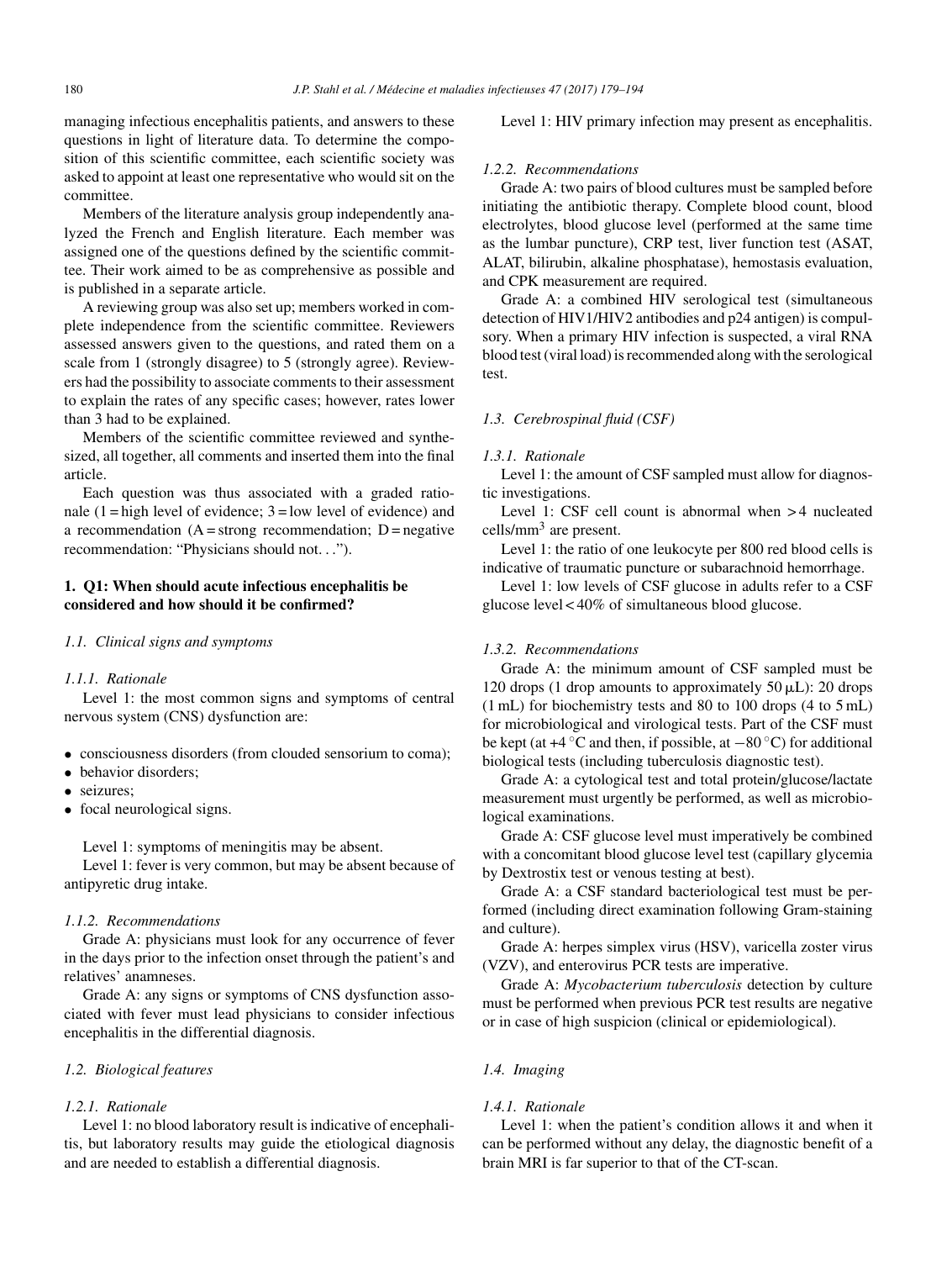### *1.4.2. Recommendations*

Grade A: when it can be performed, the brain MRI is the first-line imaging to perform.

Grade A: the MRI must include FLAIR, diffusion, T2\*, and T1 sequences with and without gadolinium as well as venous and arterial vascular sequences.

Grade A: when an emergency MRI cannot be performed, a CT-scan of the brain must immediately be performed (with and without injection).

Grade A: for patients presenting with consciousness disorders, signs of localized deficits, or focal/generalized seizures, brain imaging must immediately be performed to rule out lumbar puncture contraindication. The lumbar puncture must then be urgently performed considering the potential for bacterial meningitis.

Grade A: when the lumbar puncture cannot be performed, guidelines related to the empirical treatment of bacterial meningitis AND infectious encephalitis should be applied.

Grade B: an EEG may be indicated to investigate seizures, status epilepticus, and consciousness disorder.

### **2. Q2: What is the initial conduct to adopt (first 48 hours)?**

*2.1. Where should patients presenting with confirmed or suspected encephalitis be hospitalized?*

#### *2.1.1. Rationale*

Level 1: encephalitis presentations vary in severity, and are associated with a high morbidity and mortality.

Level 1: severity is measured in terms of neurological damage (coma, convulsions, status epilepticus, etc.), but also affects other organs (respiratory/renal/hemodynamic failure, etc.). The rapidity and extent of neurological deterioration within the first few hours cannot be predicted.

#### *2.1.2. Recommendations*

Grade B: patients must be hospitalized in a unit familiar with the management of these types of infections, and if possible equipped with a continuous monitoring unit (French acronym USC).

Grade B: the following patients must initially be hospitalized in the ICU/continuous monitoring unit:

- patients with a Glasgow score  $(GCS) \le 13$ ; or
- patients who experienced more than one seizure, even more so status epilepticus; or
- patients requiring intubation to ventilate or protect airways; or
- patients presenting with respiratory distress syndrome (often associated with aspiration pneumonia); or
- patients presenting with another organ failure (shock, renal failure, etc.); or
- patients presenting with behavior disorders incompatible with hospitalization in a standard unit (severely agitated patients, etc.).

#### *2.2. Anti-infective treatments*

#### *2.2.1. Rationale*

Level 1: following lumbar puncture and when the microscopic examination is negative, the potential severity of the encephalitis may require the urgent administration of an empirical anti-infective treatment.

Level 2: treatment choice must be based on French epidemiological and clinical data (anamnesis, travels, contamination, contacts with animals, neurological and extra-neurological signs, etc.) as well as biological data (especially lumbar puncture results).

Level 1: in metropolitan France, HSV, VZV, *Mycobacterium tuberculosis*, and *Listeria monocytogenes* are most frequently responsible for encephalitis in non-HIV-infected adult patients.

Level 2: assessing the benefit/risk ratio of the high dose of acyclovir (15 mg/kg/8 hours) as an empirical treatment implies: (i) a potentially better efficacy in case of VZV encephalitis; (ii) an excessive risk of toxicity (renal and/or neurological), (iii) a time-limited risk of toxicity (≤ 48 hours) in case of non-VZV encephalitis; (iv) ratio of the number of individuals exposed to that risk (all suspicions, even minor ones) over the number of "true" VZV encephalitis patients who might receive this high dose regimen. This ratio is low (5% of encephalitis cases, all causes, including encephalitis of unknown origin). At this point, the benefit/risk ratio of adding an aminoglycoside seems negative.

### *2.2.2. Recommendations*

Grade A: in the absence of a suspected etiology (clinical signs) or biological features), the initial treatment must combine acyclovir administered at an active dose against HSV (10 mg/kg every 8 hours, grade B recommendation for this dose) and amoxicillin (200 mg/kg/day as 4 infusions minimum, or as a continuous administration), provided a reevaluation is performed at 48 hours.

The acyclovir dose must be increased to 15 mg/kg every 8 hours in case of skin vesicles or imaging signs of vasculopathy.

Grade A: although quite rare, when the CSF microscopic examination is positive (Gram-positive bacilli indicative of listeriosis, acid-fast bacilli indicative of tuberculosis), an etiological treatment must be initiated.

Grade A: when the CSF is turbid, thus suggesting bacterial meningitis, recommendations on the management of community-acquired bacterial meningitis must be applied.

Grade A: HSV, VZV, and enterovirus PCR results must be available within 48 hours. The microbiologist must be contacted within the first 48 hours.

Grade B: an antituberculosis treatment will only be initiated (in addition to the acyclovir + amoxicillin treatment) within the first 48 hours in the following situations:

• when acid-fast bacilli are detected on CSF microscopic examination, or in case of a positive real-time PCR (please see Q3); or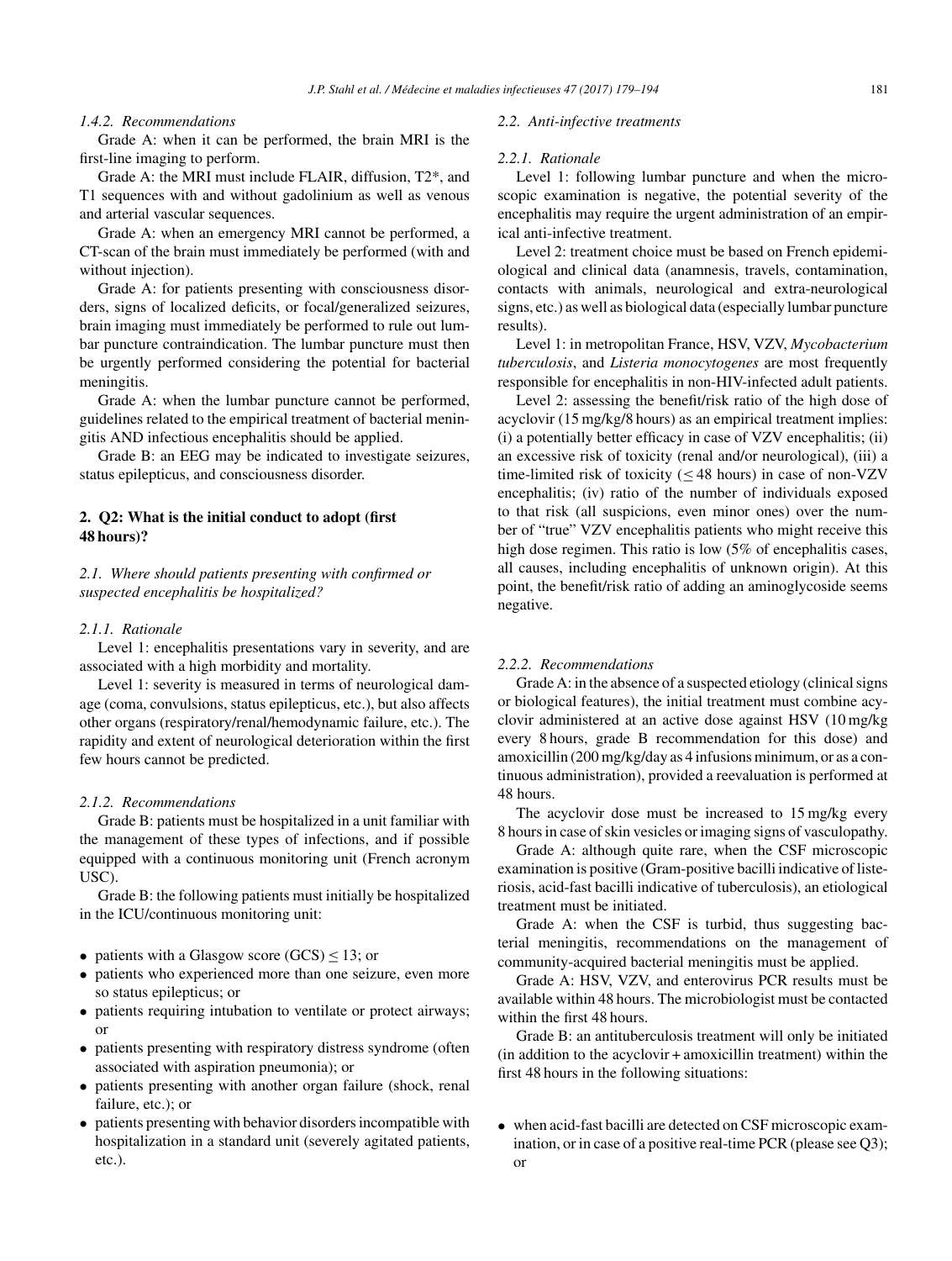• when highly suggestive signs are observed: underlying conditions, anamnesis, CSF characteristics, extra-neurological localizations, imaging results.

Grade B: treatment must always be reevaluated at 48 hours based on the available results of blood cultures, CSF culture, HSV/VZV and enterovirus CSF PCR, and on imaging results:

- if the HSV PCR is positive: amoxicillin must be discontinued but acyclovir 10 mg/kg every 8 hours must be continued;
- if the VZV PCR is positive: amoxicillin must be discontinued but acyclovir 15 mg/kg every 8 hours must be continued;
- if HSV and VZV PCRs are negative and if the culture is positive for *Listeria* or any other bacterium(CSF or blood culture): acyclovir must be discontinued, but amoxicillin must be continued and gentamicin must be added to the treatment regimen (please see Q3) if the culture yielded *Listeria*; a specific treatment will need to be initiated for other bacteria;
- at this point, if all results are negative, acyclovir must be continued until HSV/VZV diagnosis reevaluation (second CSF PCR sampled at least 4 days after neurological sign onset), and amoxicillin must be discontinued;
- in case of antibiotic consumption before lumbar puncture or indicative signs of listeriosis, amoxicillin must be continued (please see Q4);
- if the enterovirus CSF PCR is positive, acyclovir and amoxicillin must be discontinued.

Grade C: when clinical, paraclinical, or epidemiological data highly indicative of a specific infectious agent other than those mentioned above are observed, the biological diagnosis and potential treatment relevant to this infectious agent must immediately be suggested.

Grade C: there is, at this point, no indication requiring the addition of a corticoid therapy, except for confirmed or highly suspected tuberculosis (please see above: indications for initiating an antituberculosis treatment).

### *2.3. Symptomatic treatments, adjuvant treatments, and surgery*

#### *2.3.1. Rationale*

Level 1: encephalitis is responsible for brain damage and functional disorders.

Level 1: 30% of encephalitis patients present with seizures.

Level 1: encephalitis may be complicated by coma and/or status epilepticus, with or without convulsions.

Level 1: encephalitis may be complicated by intracranial hypertension, bleeding, necrosis, vasculopathy, and cerebral edema.

Level 4: there is no specific recommendation on the management of intracranial hypertension during encephalitis.

Level 4: there is no specific recommendation on the management of seizures during acute phases of encephalitis.

Level 4: no study has been conducted on the evaluation of osmotherapy (by hypertonic saline solution, mannitol, corticoid therapy, or glycerol) during encephalitis.

Table 1 Prevention of secondary brain damage of systemic origin (SBDSO).

| Objectives              | Comments                                                                |
|-------------------------|-------------------------------------------------------------------------|
| Normal Pa $O2$          | PaO <sub>2</sub> between 80 and 100 mmHg or $SpO2 > 95%$                |
| No arterial hypotension | $mBP > 65$ mmHg                                                         |
| Normocapnia             | PaCO <sub>2</sub> between $35$ and $40$ mmHg                            |
| No severe anemia        | Hemoglobin $> 8$ g/dL                                                   |
| Temperature control     | If the fever is well-tolerated (no seizures, coma, nor                  |
|                         | intracranial hypertension): maintaining                                 |
|                         | hyperthermia is possible.                                               |
|                         | If status epilepticus: targeted normothermia                            |
|                         | $(37-38 °C)$                                                            |
|                         | In case of refractory or super-refractory status                        |
|                         | epilepticus despite general anesthesia: targeted                        |
|                         | lower temperature management (32-35 $^{\circ}$ C)                       |
| Normoglycemia           | No hyperglycemia > 10 mmol/L $(1.8 \text{ g/L})$ and no<br>hypoglycemia |
| Normal natremia         | No hyponatremia. Aim for natremia at 145 mmol/L                         |

Level 2: little data has been published on the benefit of targeted lower temperature management during encephalitis (except for associated status epilepticus, please see below).

Level 3: in case of refractory intracranial hypertension, decompressive craniectomy has occasionally been performed with satisfactory results.

#### *2.3.2. Recommendations*

Grade A: in case of progressive consciousness disorders, patients must be intubated and sedated (neuroprotection, airway protection), and an EEG must urgently be performed.

Grade B: by analogy with severe head trauma, preventing secondary brain damage of systemic origin is recommended for the immediate prognosis of encephalitis.

Grade B: neuroprotective symptomatic treatments(or control of secondary brain damage of systemic origin [SBDSO]) must be prescribed to all encephalitis patients, especially to patients with severe presentations, just like for all acute brain injuries (Table 1).

The following objectives must be reached (Table 1):

- normal PaO<sub>2</sub>;
- normal arterial blood pressure;
- temperature control (please see Table 1);
- normocapnia;
- no severe anemia;
- normoglycemia;
- normal natremia.

Grade A: in case of seizures or status epilepticus, an antiepileptic treatment must be initiated as per national/ international guidelines, without any specific recommendations for encephalitis. EEG monitoring (at best continuous) must be implemented in case of refractory status epilepticus.

Grade B: sedation is indicated for intubated patients. Sedation mainly relies on sedative-hypnotic drugs with antiepileptic activity (midazolam, propofol) associated with morphine analgesics. An initial sedation with propofol (short half-life) is recommended to be able to rapidly reassess the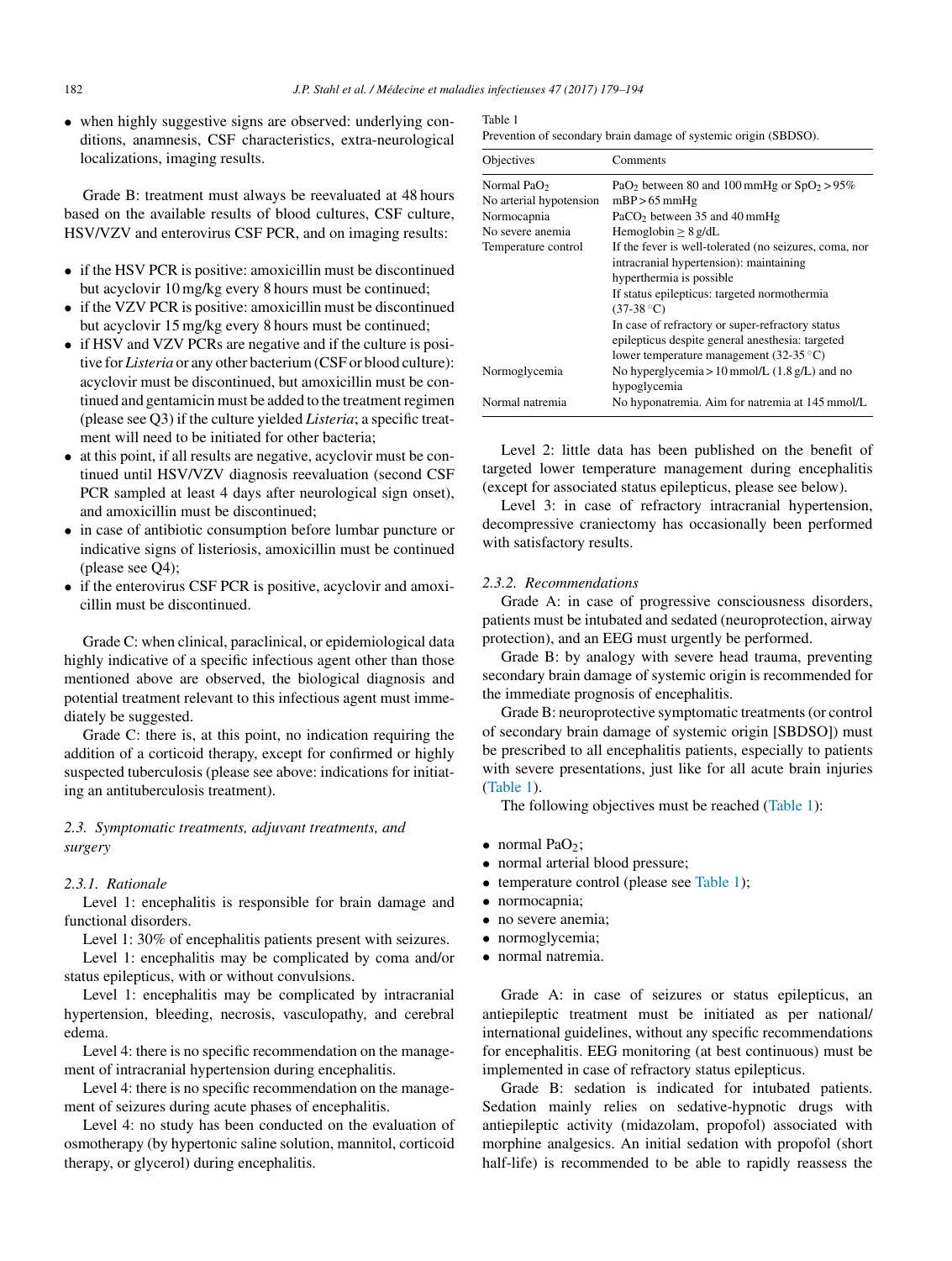patient's neurological status according to the mechanisms of consciousness disorders.

The indication for sedation must be similar to that of other clinical presentations of neurological damage and functional disorders.

Grade C: mannitol may be considered as salvage therapy (in case ofimmediately life-threatening neurological deterioration), especially while waiting for the imaging results.

Grade C: intracranial pressure measurement is not recommended in routine practice, but may be considered for the most severe presentations.

Grade C: in case of refractory intracranial hypertension, decompressive craniectomy may be discussed at multidisciplinary meetings on a case-by-case basis.

Grade D: it is not recommended to initiate an antiepileptic treatment as a primary prophylaxis in encephalitis patients; it may, however, be discussed when cortical lesions are observed on brain CT-scan or better on brain MRI.

*2.4. Clinical monitoring of patients presenting with a confirmed or suspected encephalitis*

### *2.4.1. Rationale*

Level 1: deterioration of clinical signs and symptoms may be observed during the first 48 hours, especially neurological ones, and other organ failures may occur.

### *2.4.2. Recommendations*

Grade A: encephalitis patients must be regularly monitored: neurological parameters (consciousness, occurrence of focal signs, GCS score, pupils, seizures, etc.), and other vital signs. EEGs must be performed as part of the monitoring process.

Grade B: repeated transcranial Doppler procedures may be useful to assess the impact of intracranial hypertension on blood circulation, and to adjust the neurological and intensive care management.

### **3. Q3: What conduct should be adopted when the diagnosis is confirmed within 48 hours?**

#### *3.1. HSV encephalitis in immunocompetent adults*

### *3.1.1. Molecules*

3.1.1.1. *Rationale*

Level 1: HSV encephalitis is associated with a 5 to 20% case fatality and with significant neurological sequelae in some survivors.

Level 1: acyclovir reduces HSV encephalitis-related case fatality and sequelae. Neurological, behavior, and cognitive sequelae remain frequent and may sometimes be severe.

### 3.1.1.2. *Recommendations*

Grade A: IV acyclovir is the standard treatment of HSV encephalitis.

### *3.1.2. Dosage and duration*

#### 3.1.2.1. *Rationale*

Level 1: both reference studies demonstrated the superiority of acyclovir 10 mg/kg every 8 hoursfor 10 days(vs. vidarabine).

Level 3: subsequent case reports suggested administering longer treatments (up to 21 days) to reduce the risk of relapse.

Level 2: acyclovir is associated with a potential renal and neurological central toxicity, boosted by excessive doses, rapid infusion rate, high concentration of the infusion solution, combination with other nephrotoxic drugs, and older age.

Level 3: the relation between the kinetics of CSF HSV PCR becoming negative while on treatment and prognosis has never been documented in the literature.

Level 4: there is no evidence-based data supporting the relation between a positive CSF HSV PCR at the end of treatment and the positive or negative outcome of encephalitis.

3.1.2.2. *Recommendations*

Grade A: the acyclovir dosage for adult patients presenting with HSV encephalitis is 10 mg/kg for 1 hour every 8 hours.

Grade B: for HSV encephalitis confirmed by a positive initial PCR, it is not recommended to check the CSF HSV PCR at the end of treatment in case of positive outcome.

Grade C: the recommended treatment duration is 14 days in immunocompetent adults.

Grade C: a 21-day treatment is recommended for immunocompromised patients.

Grade C: treatment modalities: infusion of at least 1 hour and IV saline final concentration < 5 mg/mL; the associated use of nephrotoxic drugs should be limited; adequate rehydration is needed; doses should be adapted to the renal function.

Grade C: in case of negative clinical outcome at the end of the 14-day treatment, a lumbar puncture with HSV PCR and autoantibodies detection in CSF must be performed. A positive HSV PCR may lead to extend the acyclovir treatment to 21 days.

The decision to investigate resistance to acyclovir and pharmacokinetic parameters (acyclovir concentration measurement in blood and CSF) must be discussed with all healthcare professionals concerned.

#### *3.1.3. Delays in initiating treatment*

3.1.3.1. *Rationale*

Level 2: IV acyclovir treatment delay is an independent prognostic factor for negative outcome of HSV encephalitis.

3.1.3.2. *Recommendations*

Grade A: as soon as the HSV encephalitis diagnosis is suspected, an acyclovir treatment must be rapidly initiated (ideally within 6 hours after hospital admission).

Grade B: in case of high clinical suspicion of HSV encephalitis, but unconfirmed with the first CSF test, the acyclovir treatment must be continued while waiting for a second CSF HSV PCR sampled at least 4 days after neurological signs onset.

#### *3.1.4. Other treatments*

#### 3.1.4.1. *Rationale*

Level 3: randomized prospective studies are ongoing, but there is currently no well-powered study supporting or discrediting the use of corticoids in the treatment of HSV encephalitis.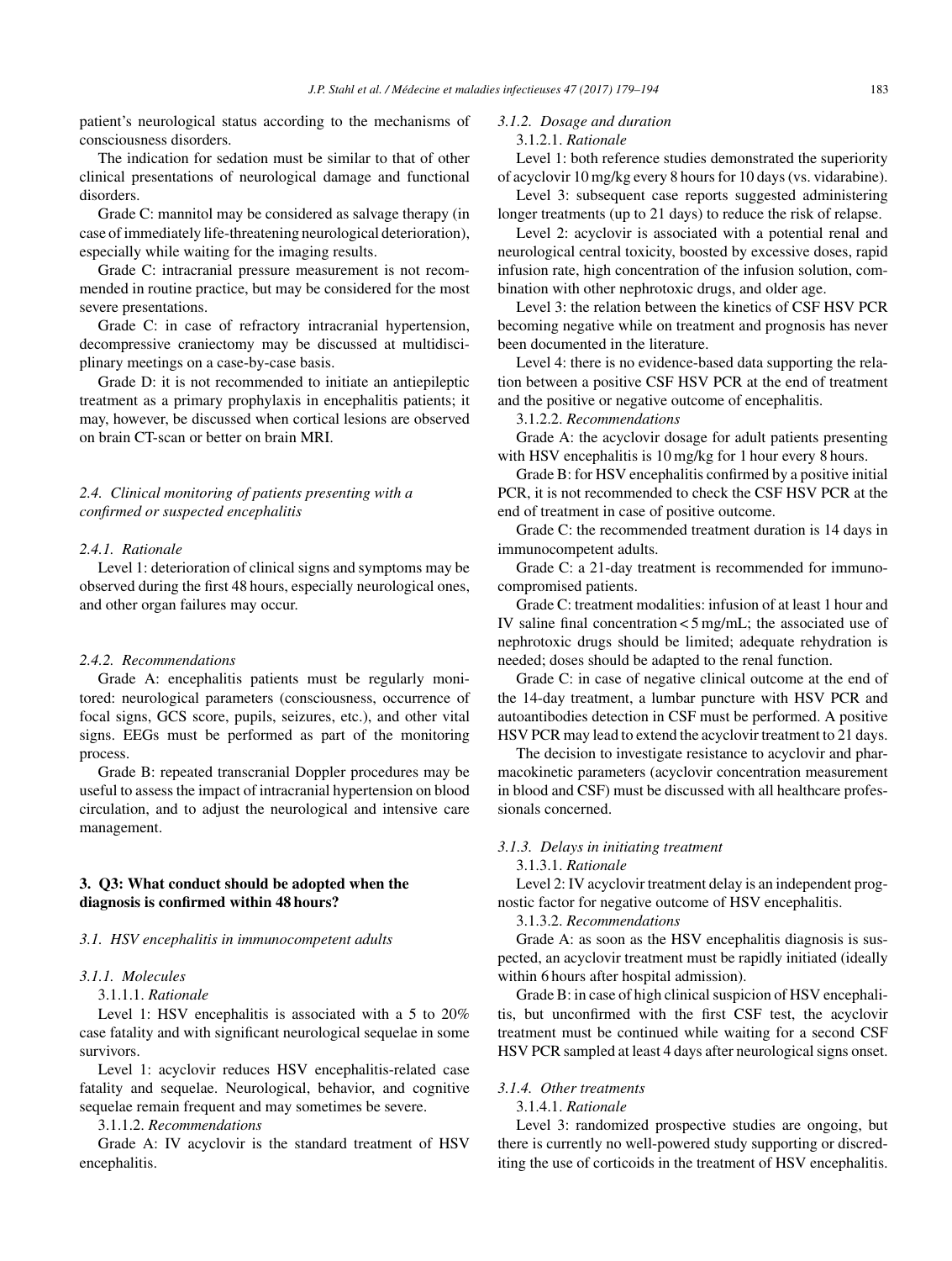Level 1: acyclovir concentrations obtained in CSF and in the brain after the administration of oral valaciclovir does not reach therapeutic concentrations.

Level 1: the authors of a randomized study demonstrated that there was no benefit in continuing an anti-HSV treatment with valaciclovir for 3 months after the end of HSV encephalitis in adults.

3.1.4.2. *Recommendations*

Grade A: an oral treatment with valaciclovir is not recommended as a follow-up treatment after the end of the IV acyclovir treatment.

Grade D: an adjuvant corticoid therapy is currently not recommended in the treatment of HSV encephalitis.

#### *3.2. VZV encephalitis in immunocompetent adults*

### *3.2.1. Molecules*

### 3.2.1.1. *Rationale*

Level 3: VZV encephalitis is associated with a high case fatality and with significant neurological sequelae.

Level 3: acyclovir reduces VZV encephalitis-related case fatality and neurological sequelae.

3.2.1.2. *Recommendations*

Grade A: IV acyclovir is the standard treatment of VZV encephalitis.

#### *3.2.2. Dosage and duration*

### 3.2.2.1. *Rationale*

Level 1: in vitro, VZV is less sensitive to acyclovir than HSV. Level 3: no literature data helps in defining the optimal acyclovir treatment duration of VZV encephalitis.

Level 3: foscarnet, ganciclovir, and cidofovir have been suggested in the second-line treatment of VZV encephalitis in immunocompromised patients, without any official evidence of their benefit. There is currently no data on the use of these molecules in immunocompetent adults.

Level 2: VZV encephalitis can be complicated by cerebral vasculopathy.

Adjuvant corticoid therapy may here be of pathophysiological interest, but clinical studies are scarce and poorly convincing.

3.2.2.2. *Recommendations*

Grade B: the recommended dosage of acyclovir in the treatment of VZV encephalitis is 15 mg/kg for 1 hour every 8 hours.

Grade B: the recommended treatment duration for VZV encephalitis is 14 days.

Grade C: foscarnet may be used in the second-line treatment of VZV encephalitis (failure, intolerance, resistance to acyclovir).

Grade D: it is not recommended to administer an adjuvant corticoid therapy in the treatment of VZV encephalitis.

## *3.3. Listeria monocytogenes encephalitis in immunocompetent adults*

*3.3.1. Molecules, dosage, duration* 3.3.1.1. *Rationale*

Level 2: *Listeria monocytogenes* encephalitis is associated with a 30% case fatality in France. It mostly affects patients presenting with at least one comorbidity and/or aged above 65 years. However, *Listeria monocytogenes* encephalitis is sometimes observed in patients who do not fall under these two categories.

Level 2: amoxicillin is the backbone drug of *Listeria monocytogenes* encephalitis treatment. There is currently no evidence-based data supporting the superior efficacy of amoxicillin versus other antibiotics or combinations.

Levels 2 and 3: no evidence-based data supports the use of gentamicin in combination with amoxicillin.

Level 1: trimethoprim-sulfamethoxazole has an in vitro bactericidal activity against *Listeria monocytogenes*.

Level 2: on the basis of observational studies and in vitro microbiological data, the combination of amoxicillin and gentamicin is considered the reference treatment for documented neuroinvasive listeriosis.

3.3.1.2. *Recommendations*

Grade A: the recommended amoxicillin treatment for documented *Listeria monocytogenes* encephalitis is 200 mg/kg/day divided into 4 infusions minimum or as a continuous administration every 24 hours for 21 days.

Grade C: gentamicin 5 mg/kg/day as a single daily dose for 5 days maximum is recommended as an additional antibiotic.

Grade A: in case of amoxicillin contraindication (proven severe allergy), the high dose combination of trimethoprim and sulfamethoxazole (6 to 9 vials  $[1 \text{ vial} = 80 \text{ mg}/400 \text{ mg}]$  per day divided into three IV infusions) must be administered for 21 days.

#### *3.4. Tuberculous encephalitis in immunocompetent adults*

### *3.4.1. Molecules, dosage, duration*

### 3.4.1.1. *Rationale*

Level 2: tuberculous encephalitis is associated with a poor prognosis. Patients at highest risk are those infected with HIV, receiving immunosuppressant drugs, aged above 75 years, presenting with cancer, blood diseases, and those coming from high incidence countries.

Level 2: there is no evidence-based data on antituberculosis treatment duration for tuberculous encephalitis.

Level 1: tuberculous encephalitis may be complicated by vascular impairment – especially basilar meningitis –, hydrocephalus, tuberculoma/abscess, and even spinal cord compression.The systematic addition of corticoids proved effective in reducing case fatality.

3.4.1.2. *Recommendations*

Grade A: in the absence of resistance, the antituberculosis treatment with isoniazid (I) (5 mg/kg), rifampicin (R) (10 mg/kg), and pyrazinamide (P) (30 mg/kg without exceeding 2 g) is the reference treatment for a duration of 2 months, followed by a dual combination therapy with IR for a total of 12 months (please refer to the table for dosing regimens).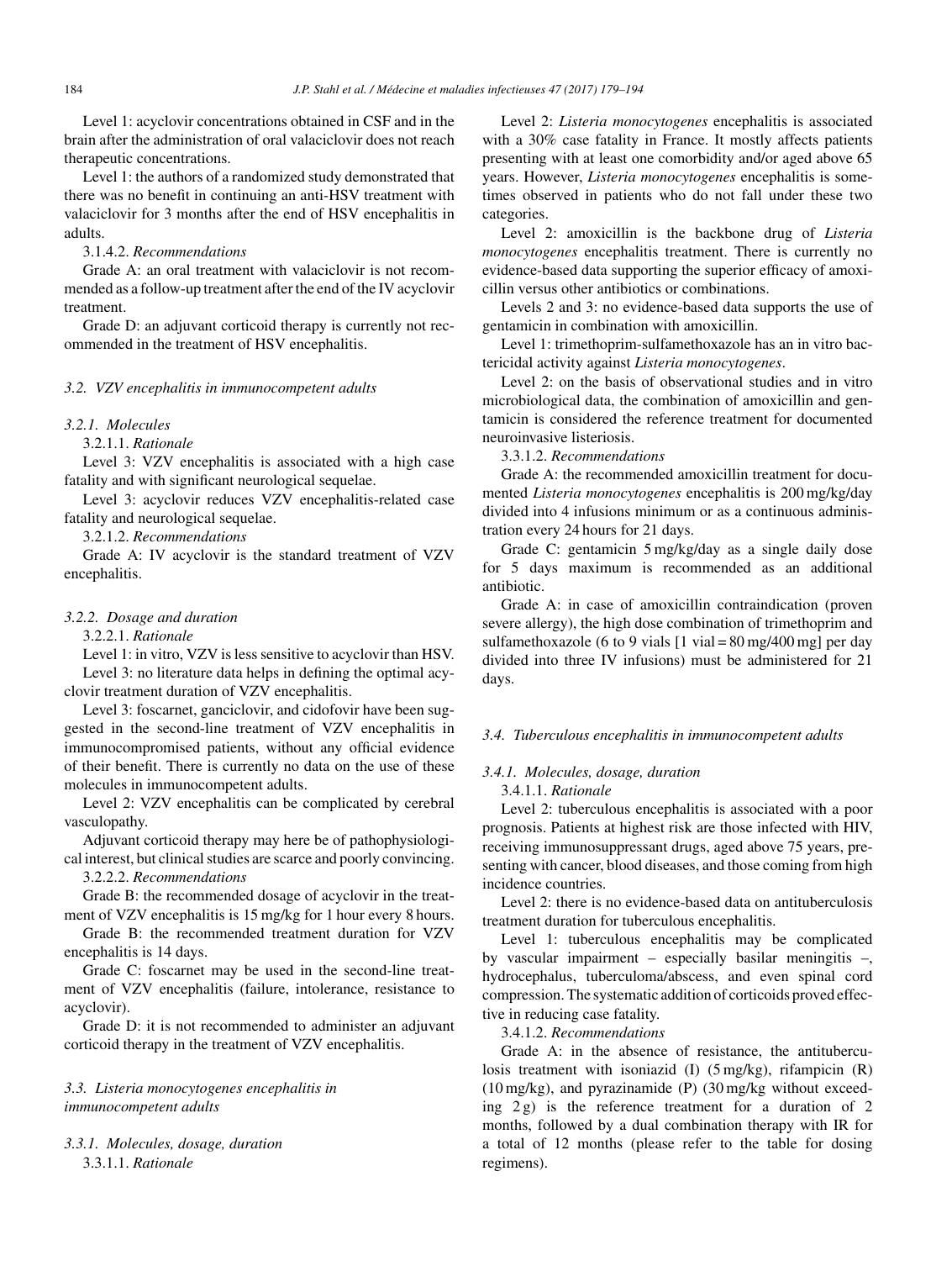Ethambutol (E) (20 mg/kg) is added to the initial treatment while waiting for the antimicrobial susceptibility testing results, because it prevents the emergence of resistance if the strain proves resistant to INH.

Grade A: the systematic addition of corticoids (dexamethasone) is recommended in the treatment of central nervous system tuberculosis. The initial daily dose ranges from 0.3 to 0.4 mg/kg of IV dexamethasone depending on the initial severity. Gradual weaning off over 8 weeks is initiated as early as the end of the first week [\(Table](#page-7-0) 2).

Grade C: neurosurgery must immediately be considered in case of hydrocephalus, tuberculoma/abscess, or spinal cord compression.

Grade C: a systematic control lumbar puncture is not required when clinical outcome is positive.

Grade C: a systematic imaging control is not required when clinical outcome is positive.

Grade C: biological monitoring of treatment is similar to the one recommended in the treatment of other tuberculous localizations.

### **4. Q4: Which conduct should be adopted when the diagnosis is not confirmed within 48 hours?**

*4.1. Should acyclovir be continued when the HSV PCR is negative?*

#### *4.1.1. Rationale*

Level 1: if the initial HSV PCR is negative, the likelihood of HSV encephalitis is very small.

Level 1: the CSF HSV PCR may be negative the first four days following onset of HSV encephalitis neurological signs.

Level 1: the positive predictive value (PPV) of HSV PCR is 95% and its negative predictive value (NPV) is 98%.

#### *4.1.2. Recommendations*

Grade A: HSV encephalitis diagnosis may be ruled out when the HSV PCR performed on the second lumbar puncture four days (minimum) after onset of neurological signs is negative. In that case, acyclovir must be continued until results of this second PCR are available.

### *4.2. Should acyclovir be continued when the VZV PCR is negative?*

#### *4.2.1. Rationale*

Level 1: neurological manifestations of VZV are not always related to the presence of the virus; they may be due to an immuno-inflammatory reaction.

Level 1: detection methods of VZV antibody intrathecal secretion are not standardized. They must always be performed on serumandCSF samples collected lessthan 24 hours apart. For VZV encephalitis, intrathecal secretion of anti-VZV antibodies may be present as early as the first week following symptom onset.

Level 1: the PCR performed within 3 to 4 days of neurological sign onset may lead to a false negative result.

Level 1: cerebral vasculitis is often the pathophysiological mechanism.

### *4.2.2. Recommendations*

Grade A: in case of clinical suspicion (vesicular rash and/or cranial nerve damage) and/or suggestive MRI, and when the initial PCR is negative, another PCR should be performed on a new sample four days after symptom onset. Acyclovir should keep on being prescribed with the same dosage while waiting for the PCR results.

Grade A: a negative CSF VZV PCR must lead to the detection of intrathecal secretion of anti-VZV antibodies in case of indicative symptoms (vesicular rash and/or cranial nerve damage) and/or MRI.

#### *4.3. Should amoxicillin be continued?*

#### *4.3.1. Rationale*

Level 1: true high-risk exposure (consumption of a known contaminated product) or very high-risk exposure is a risk factor for listeriosis.

Level 1: exposure to contaminated food reinforces the likelihood of contracting neurolisteriosis.

Level 1: immunodeficiency is a risk factor for listeriosis.

Level 1: the sensitivity of the *Listeria* PCR depends on the primers used. The 16s PCR performance is poor.

Level 2: specific real-time PCR, which amplifies the *hly* gene encoding for *L*. *monocytogenes* listeriolysin O in CSF, may be used to diagnose neurolisteriosis.

Level 1: the sensitivity of this PCR test is 58% and its specificity is 100%.

Level 1: arguments ruling out listeriosis (very low probability when these three factors are present) include:

- the absence of risk factor (immunosuppression, cancer, aged > 65 years): 4% of neurolisteriosis cases are observed in young and presumably immunocompetent adults;
- negative blood and CSF cultures;
- negative hly PCR.

Level 1: rhombencephalitis is not more frequent in neurolisteriosis patients than in patients receiving presumptive treatment for neurolisteriosis but whose diagnosis is not confirmed. It should not be considered highly evocative of neurolisteriosis.

Level 1: no neurological and radiological signs and symptoms are currently indicative of neurolisteriosis.

### *4.3.2. Recommendations*

Grade A: when signs and symptoms indicative of listeriosis are observed, the amoxicillin treatment must be continued even in the absence of microbiological documentation.

Grade A: in the absence of signs and symptoms indicative of listeriosis, amoxicillin may be discontinued in case of negative microbiological tests.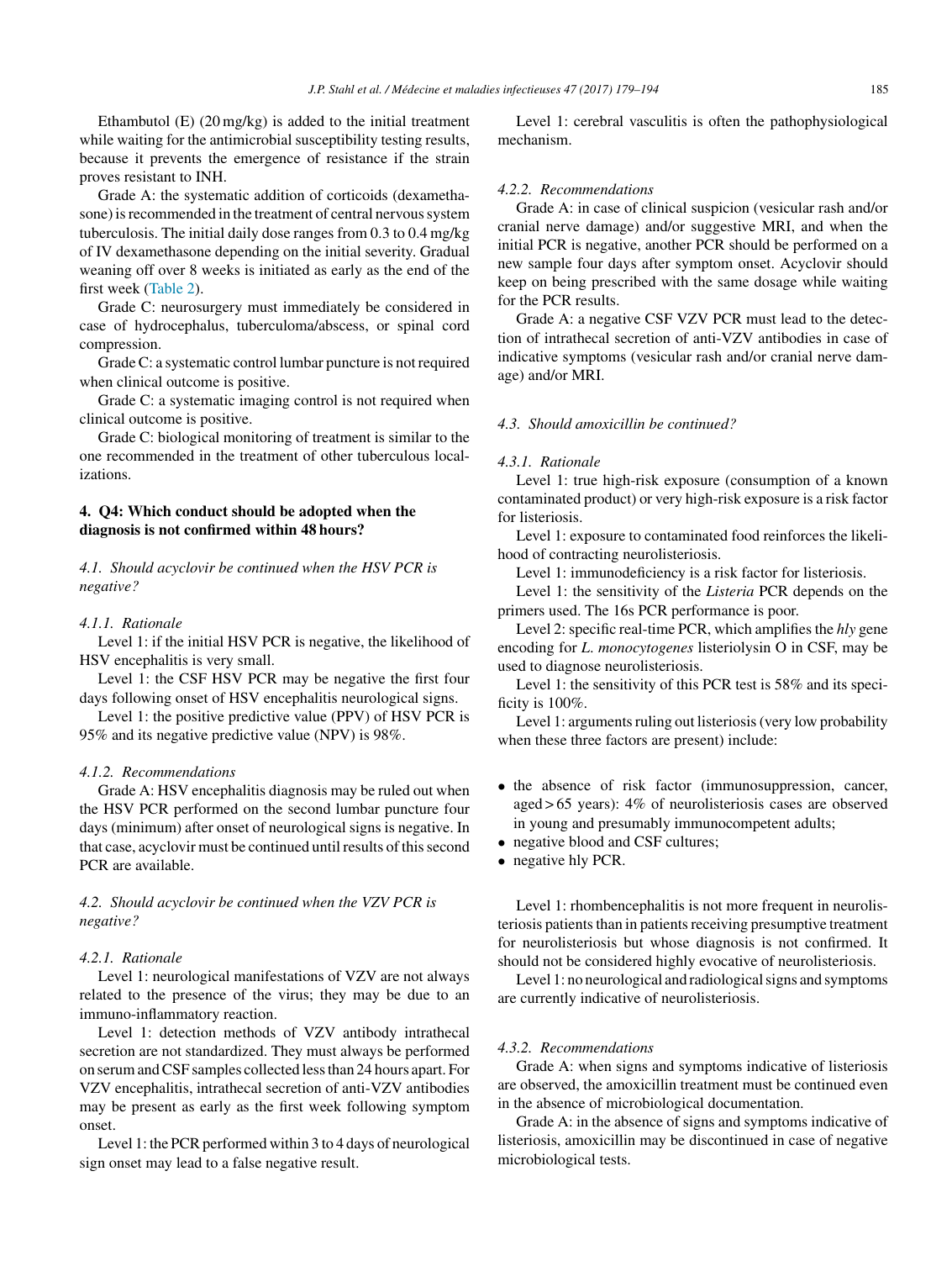<span id="page-7-0"></span>Table 2

|                                                                             | W <sub>1</sub>                     | W <sub>2</sub>                     | W3                                 | W4                                 | W <sub>5</sub>    | W6                 | W7                | W8                       |
|-----------------------------------------------------------------------------|------------------------------------|------------------------------------|------------------------------------|------------------------------------|-------------------|--------------------|-------------------|--------------------------|
| Grade I (GCS<br>score $15$ )                                                | $0.3 \text{ mg/kg}$<br>IV route    | $0.2 \,\mathrm{mg/kg}$<br>IV route | $0.1 \,\mathrm{mg/kg}$<br>IV route | 3mg<br>Oral route                  | 2mg<br>Oral route | 1 mg<br>Oral route | Discontinuation   | $\overline{\phantom{0}}$ |
| Grade II (GCS<br>score $11-14$ )<br>and<br>Grade III<br>(GCS)<br>score < 11 | $0.4 \,\mathrm{mg/kg}$<br>IV route | $0.3 \text{ mg/kg}$<br>IV route    | $0.2 \,\mathrm{mg/kg}$<br>IV route | $0.1 \,\mathrm{mg/kg}$<br>IV route | 4mg<br>Oral route | 3mg<br>Oral route  | 2mg<br>Oral route | 1 mg<br>Oral route       |

Corticoid therapy with IV dexamethasone followed by oral therapy during central nervous system tuberculosis.

W: week; IV: intravenous.

*4.4. Should a trial of antituberculosis treatment be initiated or continued after 48 hours?*

#### *4.4.1. Rationale*

Level 1: the epidemiological context is key to assess the risk of tuberculosis.

Level 1: high CSF protein level  $(> 1 g/L)$  is indicative of a bacterial infection, the most frequent being *Listeria* infection followed by Mycobacterium tuberculosis infection.

Level 1: the rapid diagnostic test of tuberculosis by CSF microscopic examination is rarely positive.

Level 1: real-time PCR used to diagnose tuberculosis has an 84% negative predictive value.

Level 1: sensitivity and specificity of serum IGRA tests are 78% and 61%, respectively.

Level 1: sensitivity and specificity of CSF IGRA tests are 77% and 88%, respectively.

Level 1: sensitivity of *Mycobacterium tuberculosis* microbiological detection (direct examination and culture) increases with the amount of CSF sampled.

### *4.4.2. Recommendations*

Grade A: it is recommended to initiate a trial of antituberculosis treatment if the clinical, biological, and imaging signs are, at this point, indicative of tuberculosis, even when the microscopic examination and PCR tests are negative.

Grade A: a negative real-time PCR does not rule out tuberculosis.

Grade A: real-time PCR must be performed on samples of at least 2 mL, that must be centrifugated before being tested.

Grade D: blood IGRA tests are not recommended to diagnose meningitis and tuberculous encephalitis.

Grade D: CSF IGRA tests are not recommended to diagnose meningitis and tuberculous encephalitis.

### *4.5. Should a corticoid therapy be initiated when the diagnosis still needs to be confirmed at 48 hours?*

### *4.5.1. Rationale*

Level 1: no study results currently help in validating the prescription of corticoids to patients presenting with encephalitis of unknown origin.

#### *4.5.2. Recommendations*

Grade D: except for suspected or confirmed tuberculous meningoencephalitis, a systematic prescription of corticoids is not justified in the management of encephalitis of unknown origin.

Grade B: a corticoid and/or immunoglobulin prescription must lead to a multidisciplinary meeting.

### *4.6. Should a trial of doxycycline treatment be initiated?*

#### *4.6.1. Rationale*

Level 1: intracellular bacteria account, in France, for 2% of identified etiologies of presumably infectious encephalitis cases, while *Spirochaet*a bacteria (Treponema, Borrelia) account for 1.5%.

#### *4.6.2. Recommendations*

Grade C: in the absence of clear features indicative of one of the four most common etiologies or in case of a suspected encephalitis caused by intracellular bacteria, a trial of doxycycline treatment can be discussed based on the epidemiological suspicion.

### *4.7. Continuing the diagnostic investigation*

### *4.7.1. Infectious investigations*

4.7.1.1. *Rationale*

Level 1: of all causes of encephalitis identified in France in 2007, 80% were human-to-human transmission diseases.

Level 1: at-risk exposure is not synonymous with a confirmed exposure nor is it synonymous with infection.

Level 1: the clinical benefit of new molecular methods (syndromic multiplex PCR and/or next-generation sequencing), some of which are already available, still needs to be evaluated in this context.

#### 4.7.1.2. *Recommendations*

Grade A: additional infectious investigations must be guided by the patient's age, underlying conditions, occupational or leisure exposure, season, travels, extra-neurological signs, and biological features.

### *4.7.2. Non-infectious investigations* 4.7.2.1. *Rationale*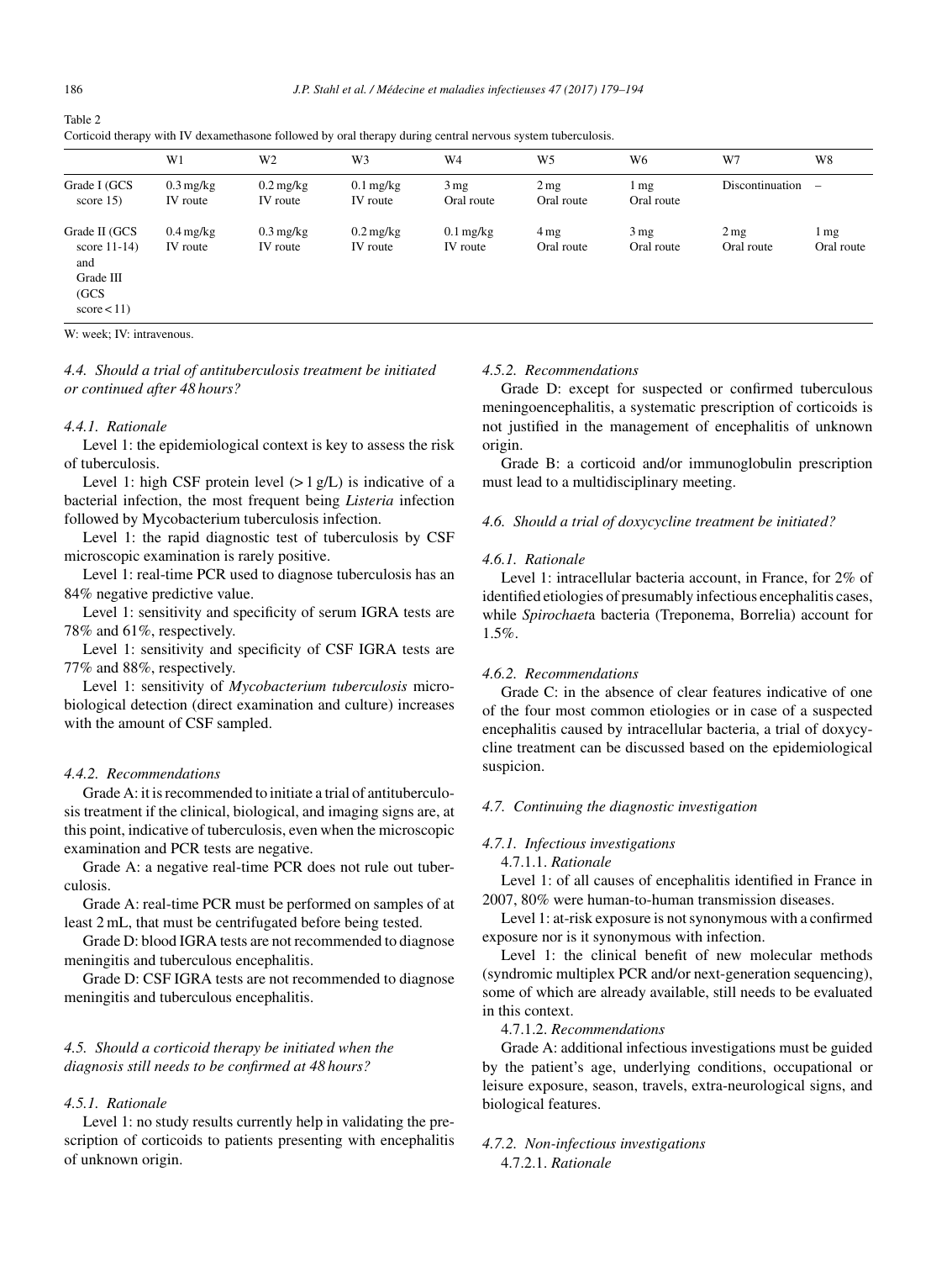Level 1: non-infectious causes account for 22% of indicative signs of infectious encephalitis.

Level 1: autoimmune encephalitis patients usually present with subacute symptoms of limbic encephalitis or acute disseminated encephalomyelitis. Diagnosis relies on anti-synaptic or anti-cellular onconeural antibody tests for autoimmune encephalitis, and on brain and spine MRI for acute disseminated encephalomyelitis.

Level 1: systemic lupus erythematosus, Sjögren's syndrome, and Hashimoto's encephalopathy are the most frequent alternative non-infectious diagnoses.

Level 2: a brain biopsy may be useful to diagnose encephalitis of unknown origin with a negative outcome.

4.7.2.2. *Recommendations*

Grade A: an MRI must be performed to diagnose acute disseminated encephalomyelitis.

Grade A: autoimmune encephalitis diagnosis by serum and CSF onconeural antibody and systemic disease detection must be performed when confronted with limbic encephalitis or encephalitis of unknown origin.

Grade A: for persistent encephalitis of unknown origin, a brain biopsy must be discussed at multidisciplinary meetings. It should always include non-fixed samples (microbiology) and fixed samples (pathology).

Grade A: when the decision has been taken to perform a biopsy, themicrobiologistmust be notified to ensure pre-analysis quality of microbiological samples.

Grade A: analyses must always include a neuropathological examination performed on formalin-fixed samples: study of tissue and vascular changes, presence of inflammation and pathogen (bacteria, virus, parasites, and fungi on standard staining and immunohistochemistry) or tumor (including lymphoma).

### **Disclosure of interest**

The authors have not supplied their declaration of competing interest.

### **Version** française

Le comité des recommandations de la SPILF a chargé un comité scientifique de définir les questions à se poser lors de la prise en charge de patients atteints d'encéphalites infectieuses et de répondre à ces questions au vu de la littérature scientifique.

### **5. Q1 : Quand évoquer une encéphalite infectieuse aiguë et comment la confirmer ?**

### *5.1. Le syndrome clinique*

### *5.1.1. Argumentaire*

Niveau 1 : les symptômes et signes de dysfonctionnement du SNC les plus fréquents sont :

- des troubles de la vigilance (de l'obnubilation au coma) ;
- des troubles du comportement ;
- des crises épileptiques ;
- des signes neurologiques focaux.

Niveau 1 : les signes méningés peuvent être absents.

Niveau 1 : la fièvre est très fréquente mais peut être masquée par la prise d'antipyrétiques.

#### *5.1.2. Recommandations*

Grade A : la fièvre doit être recherchée dans les jours précédents par l'interrogatoire du patient ou des proches.

Grade A : tout symptôme ou signe de dysfonctionnement du SNC associé à la fièvre doit faire évoquer une encéphalite infectieuse.

#### *5.2. Le syndrome biologique*

#### *5.2.1. Argumentaire*

Niveau 1 : il n'y a pas de résultats biologiques sanguins évocateurs d'encéphalite, mais les résultats biologiques peuvent orienter le diagnostic étiologique et sont nécessaires au diagnostic différentiel.

Niveau 1 : une primo-infection par le VIH peut se manifester par une encéphalite.

#### *5.2.2. Recommandations*

Grade A : deux paires d'hémocultures doivent être prélevées avant toute antibiothérapie.

Une numération avec formule sanguine, un ionogramme sanguin, une glycémie (concomitante de la PL), un dosage de la CRP, un bilan hépatique (ASAT, ALAT, bilirubine, phosphatases alcalines), une évaluation de l'hémostase et un dosage des CPK sont nécessaires.

Grade A : une sérologie VIH combinée (détection simultanée des anticorps VIH1 et 2 et de l'antigène P24) est indispensable. En cas de suspicion de primo-infection VIH, une recherche d'ARN viral dans le sang (charge virale) est recommandée en plus de la sérologie.

### *5.3. Le liquide cérébrospinal (LCS)*

#### *5.3.1. Argumentaire*

Niveau 1 : la quantité de LCS à prélever doit être suffisante pour permettre de réaliser des explorations diagnostiques.

Niveau 1 : la cellularité du LCS est anormale si > 4 éléments nucléés/mm<sup>3</sup> sont présents.

Niveau 1 : le rapport d'un leucocyte pour 800 globules rouges traduit une ponction traumatique ou une hémorragie méningée.

Niveau 1 : on parle d'hypoglycorachie chez l'adulte lorsque la glycorachie est < 40 % de la glycémie simultanée.

#### *5.3.2. Recommandations*

Grade A : la quantité de LCS à prélever doit être d'au moins 120 gouttes (1 goutte équivaut environ à 50 mL) : 20 gouttes (1 mL) pour la biochimie et 80 à 100 gouttes (4 à 5 mL) pour la microbiologie et virologie. Il faut conserver une partie du LCS (à +4 puis si possible  $-80^{\circ}$ C) pour les compléments d'investigations biologiques(dont le diagnostic de tuberculose).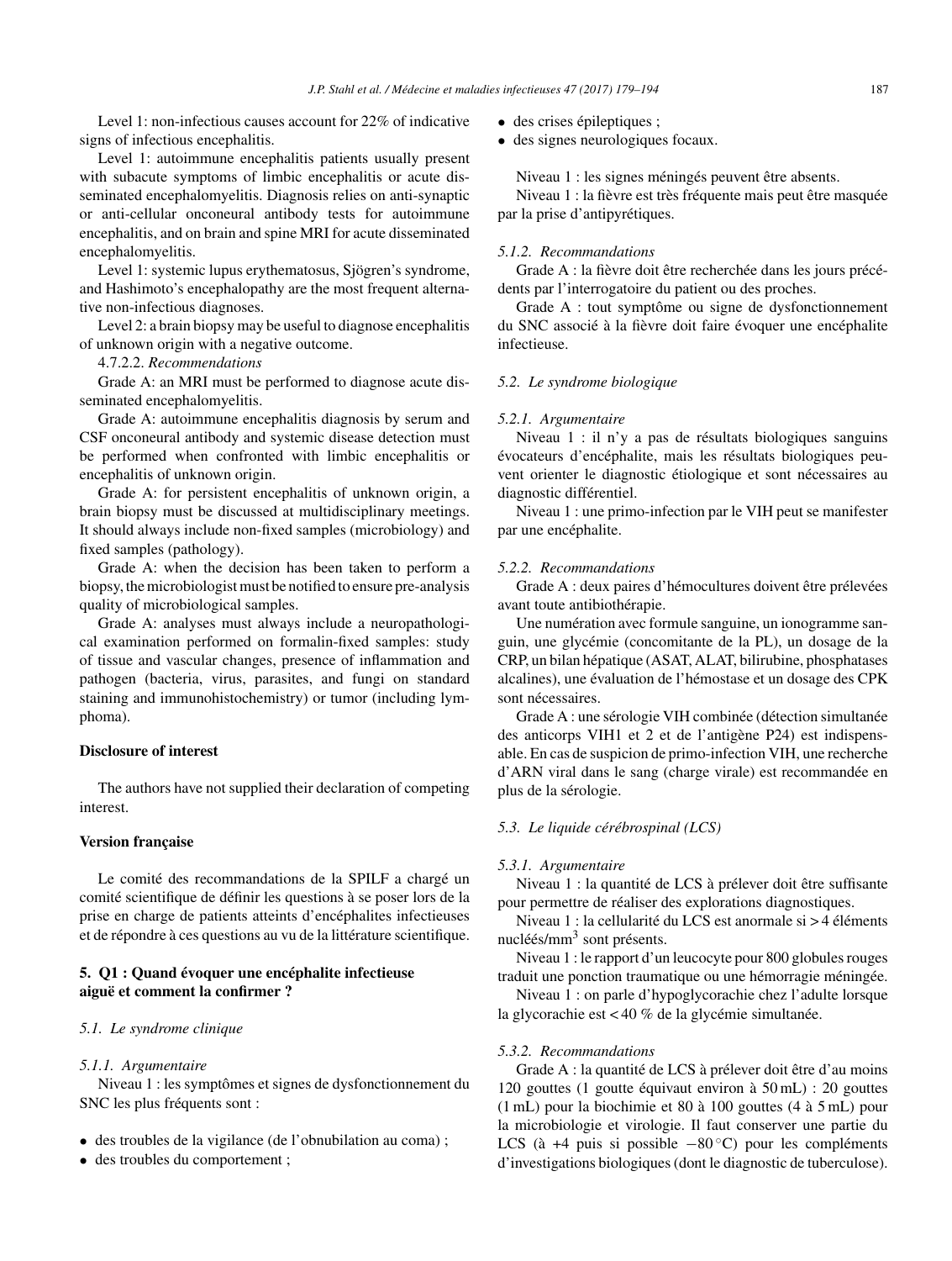Grade A : l'examen doit comporter en urgence une cytologie, les dosages des protéines totales, du glucose, et du lactate ; ainsi que des examens microbiologiques.

Grade A : la mesure de la glycorachie doit être impérativement associée à une mesure de la glycémie concomitante, capillaire par dextro ou au mieux veineuse.

Grade A : le LCS doit faire l'objet d'un examen bactériologique standard (avec notamment examen direct après coloration de Gram et mise en culture).

Grade A : les PCR HSV, VZV et entérovirus sont impératives.

Grade A : la recherche de BK doit être mise en route en cas de négativité des PCR précédentes ou de très forte suspicion (clinique ou épidémiologique).

### *5.4. L'imagerie*

#### *5.4.1. Argumentaire*

Niveau 1 : l'IRM cérébrale, si l'état du patient l'autorise et si elle est accessible sans délai, est d'un apport diagnostique nettement supérieur à la tomodensitométrie.

#### *5.4.2. Recommandations*

Grade A : si elle est possible, l'IRM cérébrale est l'imagerie à réaliser en première intention.

Grade A : l'IRM doit comporter les séquences FLAIR, diffusion, T2\*, T1 sans et avec gadolinium ainsi que des séquences vasculaires veineuses et artérielles.

Grade A : si l'IRM est impossible en urgence, une tomodensitométrie cérébrale (TDM) doit être réalisée immédiatement (sans et avec injection).

Grade A : en cas de troubles de la vigilance, de signes de localisation déficitaires ou de crises épileptiques focales ou généralisées, il faut réaliser immédiatement une imagerie cérébrale pour éliminer une contre-indication à la ponction lombaire. Cette ponction lombaire est ensuite une urgence en raison de la possibilité d'une méningite à pyogène.

Grade A : en cas d'impossibilité de pratiquer une ponction lombaire, il est recommandé d'appliquer les recommandations de thérapeutique initiale des méningites bactériennes ET des encéphalites infectieuses.

Grade B : l'EEG peut être indiqué pour explorer des crises convulsives ou un état de mal, et en cas de troubles de la vigilance.

#### **6. Q2 : Quelle conduite initiale (premières 48 heures) ?**

### *6.1. Où hospitaliser un patient ayant une encéphalite confirmée ou suspectée ?*

#### *6.1.1. Argumentaire*

Niveau 1 : les encéphalites sont de gravité variable, et sont grevées d'une morbi-mortalité élevée.

Niveau 1 : la gravité est neurologique (coma, convulsions, état de mal épileptique [EME]. . .), mais peut aussi concerner d'autres organes (défaillances respiratoire, rénale, hémodynamique, etc.). La vitesse et l'amplitude de la détérioration de l'état neurologique dans les premières heures sont imprévisibles.

#### *6.1.2. Recommandations*

Grade B : les patients doivent être hospitalisés dans une unité ayant l'expérience de ces pathologies, et si possible bénéficiant d'une unité de surveillance continue (USC).

Grade B : doivent être initialement hospitalisés en réanimation/USC les patients :

- ayant un score de Glasgow  $(GCS) \le 13$ ; ou
- ayant fait plus d'une crise convulsive, a fortiori un EME ; ou
- nécessitant une intubation pour ventilation ou protection des voies aériennes ; ou
- présentant une détresse respiratoire (souvent sur pneumonie d'inhalation) ; ou
- présentant une autre défaillance d'organe (choc, insuffisance rénale. . .) ; ou
- présentant des troubles du comportement incompatibles avec un maintien en secteur conventionnel (agitation majeure, etc.).

### *6.2. Traitements anti-infectieux*

#### *6.2.1. Argumentaire*

Niveau 1 : après réalisation de la ponction lombaire et en présence d'un examen microscopique négatif, la gravité potentielle de l'encéphalite justifie la mise en route en urgence d'un traitement anti-infectieux probabiliste.

Niveau 2 : le choix des traitements prend en compte les données épidémiologiques françaises et les éléments d'orientation cliniques (anamnèse, notion de voyages, contages, exposition à des animaux, signes neurologiques et extra-neurologiques) et biologiques (particulièrement les résultats de la ponction lombaire).

Niveau 1 : en France métropolitaine, HSV, VZV, *Mycobacterium tuberculosis* et *Listeria monocytogenes* sont les 4 microorganismes le plus souvent responsables d'encéphalites chez l'adulte non infecté par le VIH.

Niveau 2 : l'évaluation du rapport bénéfice/risque de la forte dose (15 mg/kg/8 h) d'aciclovir en traitement empirique fait intervenir principalement : (i) une possible meilleure efficacité en cas d'encéphalite à VZV ; (ii) un sur-risque de toxicité (rénale et/ou neurologique), (iii) qui sera limité dans le temps (≤ 48 h) dans les cas d'encéphalites non liées au VZV ; (iv) le ratio du nombre de personnes qui seront exposées au risque (toutes les suspicions, même faibles) vs le nombre de réelles encéphalites à VZV qui vont peut-être bénéficier de ce choix de posologie élevée. Ce ratio est faible (5 % des encéphalites, toutes causes confondues, y compris sans étiologie identifiée). À ce stade, le rapport bénéfice/risque de l'ajout d'un aminoside apparaît défavorable.

#### *6.2.2. Recommandations*

Grade A : en l'absence d'orientation étiologique (clinique ou biologique), le traitement initial associe aciclovir à dose active sur le HSV (10 mg/kg toutes les 8 heures, pour cette dose recommandation de grade B) et l'amoxicilline (200 mg/kg/j en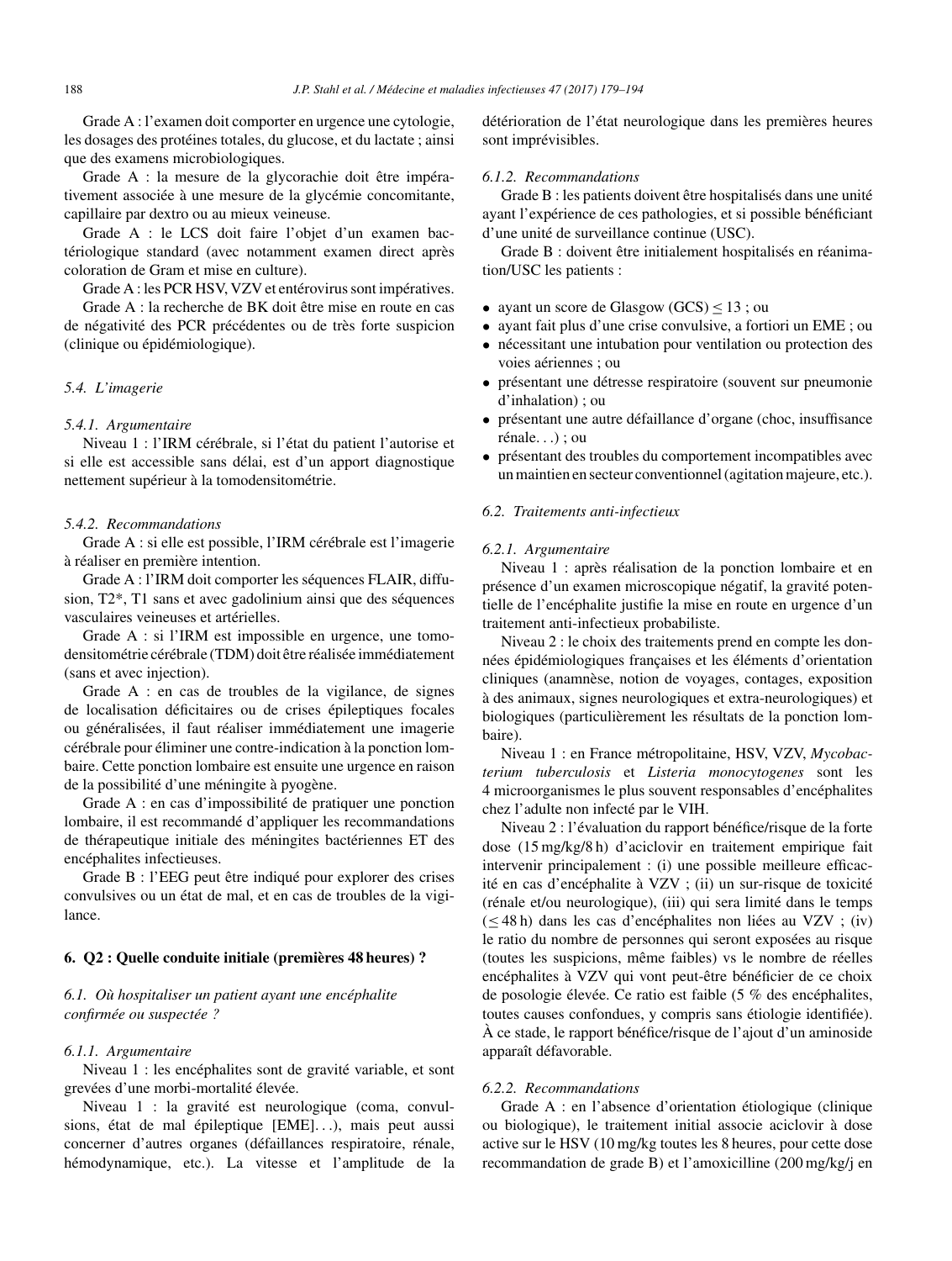4 perfusions au moins, ou en administration continue), sous couvert d'une réévaluation systématique à 48 h.

S'il y a des vésicules cutanées ou des signes de vasculopathie à l'imagerie, la posologie de l'aciclovir doit être augmentée à 15 mg/kg toutes les 8 heures.

Grade A : dans les rares cas où l'examen microscopique du LCS est positif (bacilles à Gram positif évoquant une listériose, bacilles acido-alcoolo-résistants (BAAR) évoquant une tuberculose), un traitement étiologique doit être débuté.

Grade A : si le LCS est trouble, donc évocateur de méningite bactérienne, appliquer les recommandations sur la prise en charge des méningites bactériennes communautaires.

Grade A : le résultat des PCR HSV, VZV et entérovirus doit être connu en 48 heures. Un contact doit être pris avec le microbiologiste dans les premières 48 heures.

GradeB: un traitement anti-tuberculeux ne sera initié (en plus du traitement par aciclovir + amoxicilline) dansles 48 premières heures que :

- devant un examen microscopique du LCS identifiant un BAAR, ou de PCR-temps réel positive (Cf. Q3) ; ou
- en présence d'éléments fortement évocateurs : terrain, anamnèse, caractéristiques du LCS, localisations extraneurologiques, imagerie.

Grade B : le traitement doit être systématiquement réévalué à 48 heures avec les résultats disponibles des hémocultures, de la culture du LCS, des PCR HSV/VZV et entérovirus dans le LCS et de l'imagerie :

- si la PCR HSV est positive : arrêt de l'amoxicilline et poursuite de l'aciclovir à 10 mg/kg toutes les 8 heures ;
- si la PCR VZV est positive : arrêt de l'amoxicilline et poursuite de l'aciclovir, à la dose de 15 mg/kg toutes les 8 heures ;
- si les PCR HSV et VZV sont négatives et la culture positive à *Listeria* ou une autre bactérie (LCS ou hémoculture) : arrêt de l'aciclovir, poursuite de l'amoxicilline et adjonction de la gentamicine (voir Q3) si *Listeria*, traitement spécifique pour les autres bactéries ;
- à ce stade, si l'ensemble de ces résultats est négatif, poursuite de l'aciclovir jusqu'à réévaluation du diagnostic d'HSV/VZV (seconde PCR sur LCS prélevé au moins 4 jours aprèsle début des signes neurologiques), et arrêt de l'amoxicilline ;
- en cas de prise d'antibiotique avant la PL ou de contexte évocateur de listériose, poursuite de l'amoxicilline (cf. Q4) ;
- si la PCR entérovirus dans le LCS est positive, arrêt de l'aciclovir et de l'amoxicilline.

Grade C : en présence d'arguments cliniques, paracliniques ou épidémiologiquestrès évocateurs d'un agent infectieux spécifique autre que ceux évoqués ci-dessus, le diagnostic biologique et l'éventuel traitement de cet agent infectieux doivent être proposés immédiatement.

Grade C : à ce stade, il n'y a pas d'indication à l'adjonction d'une corticothérapie en dehors d'une tuberculose prouvée ou

fortement suspectée (cf. supra : indications de l'initiation d'un traitement antituberculeux).

*6.3. Traitements symptomatiques, traitements adjuvants, chirurgie (S'appliquant à Q2, Q3 et Q4)*

#### *6.3.1. Argumentaire*

Niveau 1 : les encéphalites sont responsables d'une souffrance cérébrale.

Niveau 1 : 30 % des patients avec encéphalite présentent des convulsions.

Niveau 1 : les encéphalites peuvent se compliquer de coma et/ou d'état de mal épileptique (EME) convulsif ou non convulsif.

Niveau 1 : les encéphalites peuvent se compliquer d'une hypertension intracrânienne (HTIC), d'un saignement, de nécrose, de vasculopathies et d'un œdème cérébral.

Niveau 4 : il n'existe pas de recommandations spécifiques quant à la prise en charge de l'HTIC au cours des encéphalites.

Niveau 4 : il n'y a pas de recommandation spécifique pour la prise en charge des convulsions à la phase aiguë des encéphalites.

Niveau 4 : il n'y a pas d'étude spécifique concernant l'évaluation de l'osmothérapie (par soluté salé hypertonique, mannitol, corticothérapie ou glycérol) au cours des encéphalites.

Niveau 2 : il y a peu de données concernant l'intérêt de l'hypothermie thérapeutique au cours des encéphalites (en dehors d'un EME associé, cf. infra).

Niveau 3 : en cas d'HTIC réfractaire au traitement médical, la craniectomie de décompression a pu être utilisée ponctuellement avec des résultats satisfaisants.

Niveau 3 : par analogie avec lestraumatismes crâniens graves, la prévention des agressions cérébrales secondaires d'origine systémique est recommandée pour le pronostic immédiat des encéphalites.

### *6.3.2. Recommandations*

Grade A : en cas de troubles de la conscience évolutifs, le patient doit être intubé et sédaté (neuroprotection, protection des voies aériennes), et un EEG doit être pratiqué en urgence.

Grade B : tout patient ayant une encéphalite, a fortiori dans une forme grave, doit bénéficier de mesures symptomatiques de neuroprotection (ou contrôle des agressions cérébrales secondaires d'origine systémique [ACSOS]) au même titre que toute agression cérébrale aiguë ([Tableau](#page-11-0) 1).

Les objectifs suivants doivent être atteints ([Tableau](#page-11-0) 1) :

- Pa $O_2$  normale ;
- normotension artérielle ;
- contrôle de la température (cf. [Tableau](#page-11-0) 1) ;
- normocapnie ;
- pas d'anémie profonde ;
- normoglycémie ;
- natrémie normale.

Grade A : en cas de convulsion(s) ou d'EME, un traitement anticonvulsivant doit être débuté selon les recommandations nationales/internationales, sans spécificité particulière en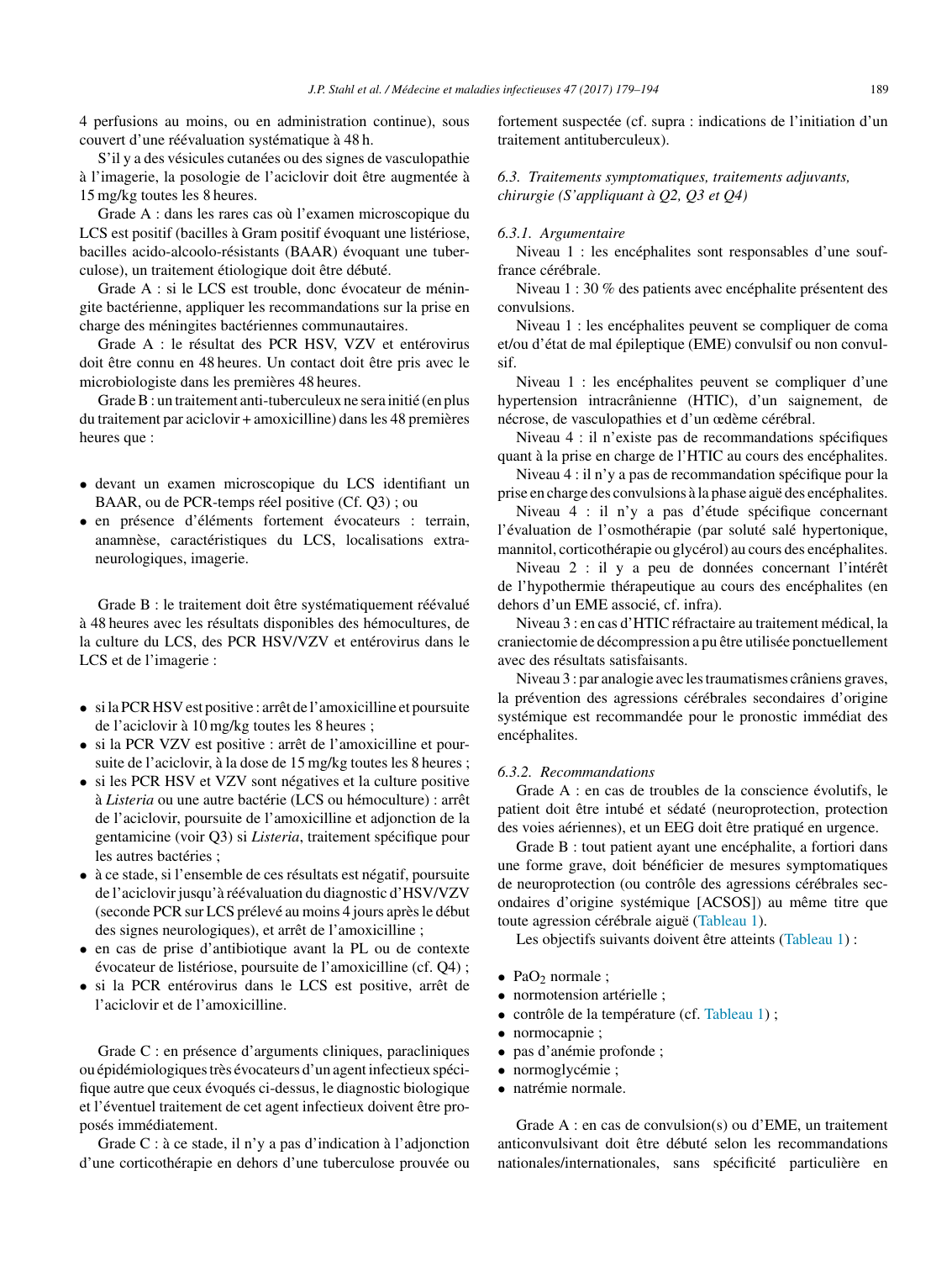<span id="page-11-0"></span>

# Tableau 1

|             |  | Prévention des agressions cérébrales systémiques d'origine secondaires |  |
|-------------|--|------------------------------------------------------------------------|--|
| $(ACSOS)$ . |  |                                                                        |  |

| Objectifs                                 | Remarques                                                                                                                                                                                                                                                                            |
|-------------------------------------------|--------------------------------------------------------------------------------------------------------------------------------------------------------------------------------------------------------------------------------------------------------------------------------------|
| Maintenir une<br>PaO <sub>2</sub> normale | PaO <sub>2</sub> entre 80 et 100 mmHg ou $SpO2 > 95$ %                                                                                                                                                                                                                               |
| Pas<br>d'hypotension<br>artérielle        | $PAM > 65$ mmHg                                                                                                                                                                                                                                                                      |
| Normocapnie                               | $PaCO2$ entre 35 et 40 mmHg                                                                                                                                                                                                                                                          |
| Pas d'anémie<br>profonde                  | Maintenir une hémoglobine $\geq 8$ g/dL                                                                                                                                                                                                                                              |
| Contrôle de la<br>température             | Si température bien tolérée (pas de crises<br>convulsives, ni de coma, ni d'HTIC) :<br>respect de l'hyperthermie<br>Si EME : normothermie ciblée $(37-38 \degree C)$<br>Si EME réfractaire ou super-réfractaire<br>malgré une anesthésie générale :<br>hypothermie ciblée (32-35 °C) |
| Normoglycémie                             | Pas d'hyperglycémie > 10 mmol/L $(1,8 \text{ g/L})$<br>et pas d'hypoglycémie                                                                                                                                                                                                         |
| Natrémie<br>normale                       | Pas d'hyponatrémie. Viser natrémie à<br>$145 \text{ mmol/L}$                                                                                                                                                                                                                         |

rapport avec l'encéphalite. Un monitorage EEG (au mieux continu) doit être mis en œuvre en cas d'EME réfractaire.

Grade B : une sédation est indiquée en cas de recours à l'intubation. Elle repose le plus souvent sur des hypnotiques ayant une activité anti-convulsivante (midazolam, propofol) associés à des morphiniques (à visée antalgique). Initialement une sédation par propofol (demi-vie courte) est préférable pour pouvoir réévaluer rapidement le patient au plan neurologique selon les mécanismes des troubles de la conscience.

L'indication de la sédation ne doit pas être différente de celle des autres contextes cliniques de souffrance neurologique.

Grade C : en traitement de sauvetage (si aggravation neurologique engageant immédiatement le pronostic vital), un traitement par mannitol peut être envisagé, notamment en attendant les résultats de l'imagerie.

Grade C : la mesure de la pression intra crânienne n'est pas recommandée en routine, mais peut être proposée dans les cas les plus graves.

Grade C : en cas d'HTIC réfractaire, la craniectomie de décompression peut être discutée de façon multidisciplinaire au cas par cas.

Grade D : en prophylaxie primaire, un traitement anticonvulsivant systématique n'est pas recommandé en cas d'encéphalite ; mais peut se discuter en présence de lésions corticales à l'imagerie cérébrale.

### *6.4. Surveillance clinique d'un patient ayant une encéphalite prouvée ou suspectée*

#### *6.4.1. Argumentaire*

Niveau 1 : dans les premières 48 heures, le tableau clinique peut s'aggraver, notamment au plan neurologique, et d'autres défaillances d'organes peuvent survenir.

#### *6.4.2. Recommandations*

Grade A : un patient ayant une encéphalite doit être régulièrement surveillé : paramètres neurologiques (conscience, vigilance, apparition de signe focal, score de GCS, pupilles, convulsions, etc.) et autres constantes vitales. L'EEG est un des éléments de la surveillance.

Grade B : le doppler transcrânien répété peut être utile pour évaluer le retentissement circulatoire d'une hyperpression intracrânienne et adapter la prise en charge neuro-réanimatoire.

### **7. Q3 : Diagnostic déjà fait à 48H, quelle CAT ?**

### *7.1. Encéphalite herpétique chez l'adulte immunocompétent*

### *7.1.1. Molécules*

7.1.1.1. *Argumentaires*

Niveau 1 : l'encéphalite à HSV est associée à une mortalité de 5 à 20 % et à des séquelles neurologiques importantes chez une partie des survivants.

Niveau 1 : l'aciclovir diminue la mortalité et les séquelles de l'encéphalite à HSV. Les séquelles neurologiques, comportementales et cognitives restent fréquentes et parfois graves.

7.1.1.2. *Recommandations*

Grade A : l'aciclovir IV est le traitement de référence de l'encéphalite à HSV.

#### *7.1.2. Doses et durée*

7.1.2.1. *Argumentaires*

Niveau 1 : les deux études princeps ont montré la supériorité de l'aciclovir à la dose de 10 mg/kg toutes les 8 heures pendant 10 jours (vs vidarabine).

Niveau 3 : des rapports de cas ultérieurs suggèrent des durées plus prolongées (jusqu'à 21 jours) pour diminuer le risque de rechute.

Niveau 2 : l'aciclovir possède une toxicité potentielle rénale et neurologique centrale,favorisée par un surdosage, une perfusion trop rapide, une concentration du soluté de perfusion trop élevée, l'association à d'autres néphrotoxiques, et un âge élevé.

Niveau 3 : le lien entre la cinétique de négativation soustraitement de la PCR HSV dans le LCS et le pronostic n'est pas documenté dans la littérature.

Niveau 4 : il n'y a pas de données solides liant la positivité de la PCR HSV dans le LCS à la fin du traitement à l'évolution favorable ou défavorable de l'encéphalite.

7.1.2.2. *Recommandations*

Grade A : la dose d'aciclovir dans le traitement de l'encéphalite à HSV de l'adulte est de 10 mg/kg pendant 1 heure toutes les 8 heures.

Grade B : en cas d'encéphalite herpétique prouvée par la positivité de la PCR initiale, le contrôle systématique de la PCR HSV dans le LCS à la fin du traitement n'est pas recommandé si l'évolution est favorable.

Grade C : la durée recommandée de traitement est de 14 jours chez l'adulte immunocompétent.

Grade C : pour les patients immunodéprimés, une durée de 21 jours est recommandée.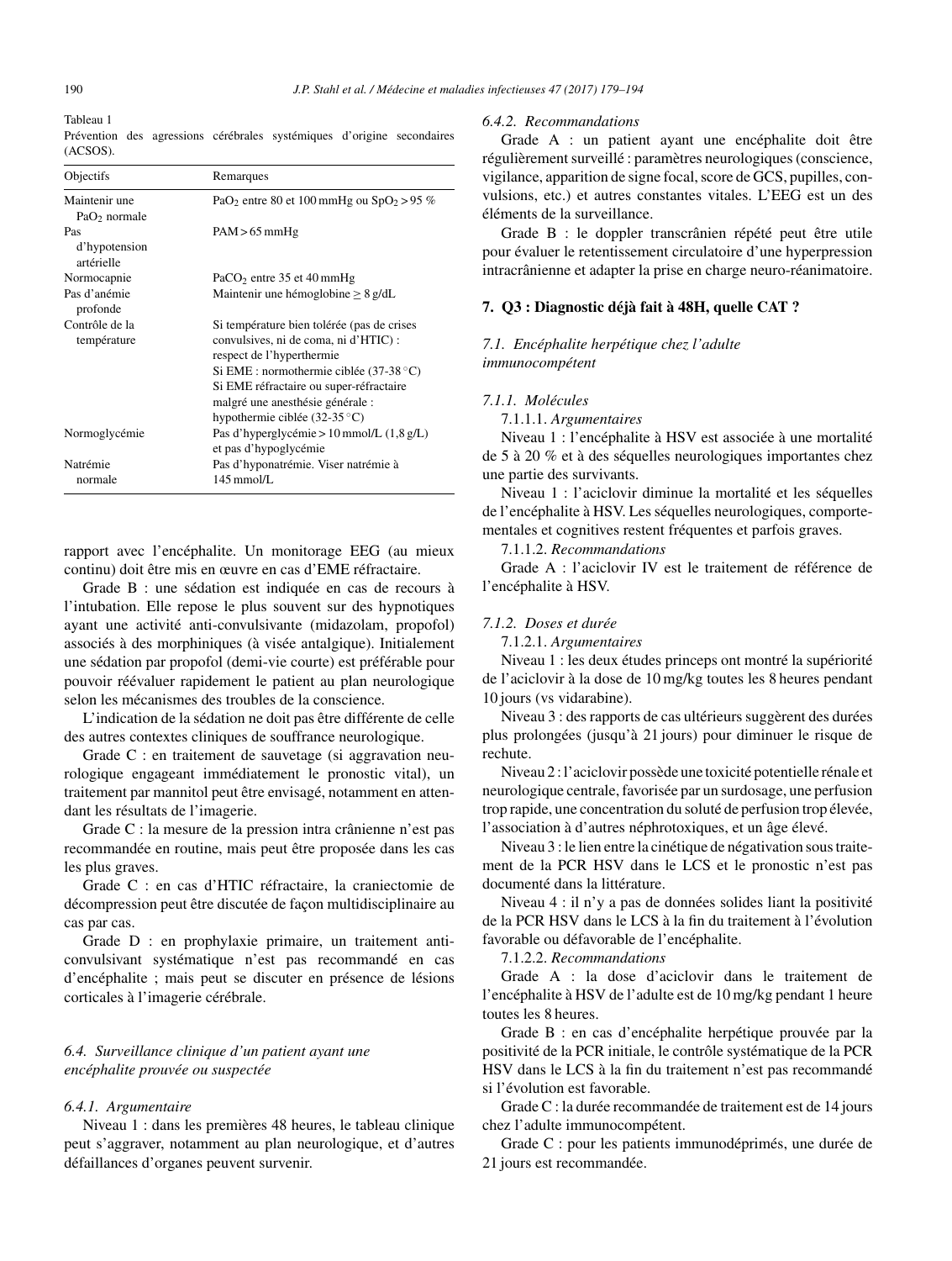Grade C : modalités d'administration : perfusion d'au moins 1 heure et concentration finale du soluté de perfusion < 5 mg/mL ; limiter les traitements néphrotoxiques associés, réhydratation correcte ; ajustement de la dose à la fonction rénale.

Grade C : en cas d'évolution clinique non favorable à la fin du traitement de 14 jours, une ponction lombaire avec PCR HSV et recherche d'auto-anticorps sur le LCS doit être réalisée. La positivité de la PCR HSV peut conduire à prolongerle traitement par aciclovir à 21 jours.

L'exploration d'une résistance à l'aciclovir et des paramètres pharmacocinétiques (dosages de l'aciclovir dans le sang et le LCS) doit être discutée collégialement.

### *7.1.3. Délai d'initiation du traitement*

### 7.1.3.1. *Argumentaire*

Niveau 2 : le retard d'initiation du traitement par aciclovir IV est un facteur pronostique indépendant d'évolution défavorable des encéphalites à HSV.

#### 7.1.3.2. *Recommandations*

Grade A : dès lors que le diagnostic d'encéphalite à HSV est suspecté, le traitement par aciclovir doit être initié rapidement (idéalement dans les 6 heures suivant l'admission).

Grade B : si la suspicion clinique de l'encéphalite à HSV est forte, mais non confirmée sur le premier LCS, le traitement par aciclovir doit être poursuivi, dansl'attente d'une deuxième PCR HSV réalisée sur un LCS prélevé au moins 4 jours aprèsle début des signes neurologiques.

#### *7.1.4. Autres traitements*

#### 7.1.4.1. *Argumentaire*

Niveau 3 : dans l'attente des résultats des essais prospectifs randomisés en cours, il n'y a pas à ce jour d'étude de haut niveau de preuve en faveur ou en défaveur de l'utilisation des corticoïdes dans le traitement de l'encéphalite à HSV.

Niveau 1 : les concentrations d'aciclovir obtenues dans le LCS et le cerveau après administration de valaciclovir oral ne sont pas au niveau thérapeutique.

Niveau 1 : une étude randomisée a démontré qu'il n'y avait pas d'intérêt à poursuivre un traitement anti-HSV par valaciclovir pendant 3 mois au décours d'une encéphalite herpétique chez l'adulte.

### 7.1.4.2. *Recommandations*

Grade A : à l'issue du traitement par aciclovir IV, il n'y a pas lieu de prolonger le traitement par le valaciclovir oral.

Grade D : la corticothérapie adjuvante n'est pas recommandée à ce jour dans le traitement de l'encéphalite herpétique.

#### *7.2. Encéphalite à VZV chez l'adulte immunocompétent*

#### *7.2.1. Molécules*

### 7.2.1.1. *Argumentaire*

Niveau 3 : l'encéphalite à VZV est associée à une mortalité élevée et à des séquelles neurologiques importantes.

Niveau 3 : l'aciclovir diminue la mortalité et les séquelles neurologiques de l'encéphalite à VZV.

7.2.1.2. *Recommandations*

Grade A : l'aciclovir IV est le traitement de référence de l'encéphalite à VZV.

#### *7.2.2. Doses et durée*

7.2.2.1. *Argumentaire*

Niveau 1 : le VZV est moins sensible in vitro à l'aciclovir que l'HSV.

Niveau 3 : il n'existe pas de données dans la littérature évaluant la durée optimale de traitement de l'encéphalite à VZV par aciclovir.

Niveau 3 : foscarnet, ganciclovir, et cidofovir ont été proposés dans le traitement de seconde intention de l'encéphalite à VZV chez l'immunodéprimé, sans preuve formelle de leur intérêt. Il n'y a pas de données sur leur utilisation chez l'adulte immunocompétent.

Niveau 2 : les encéphalites à VZV peuvent se compliquer de vasculopathies cérébrales.

Dans ces formes, la corticothérapie adjuvante pourrait avoir un rationnel physiopathologique, mais les études cliniques sont rares et peu convaincantes.

7.2.2.2. *Recommandations*

Grade B : la dose d'aciclovir dans le traitement de l'encéphalite à VZV est de 15 mg/kg pendant 1 heure toutes les 8 heures.

Grade B : la durée recommandée de traitement de l'encéphalite à VZV est de 14 jours.

Grade C : le foscarnet pourrait être utilisé en seconde intention dans les encéphalites à VZV (échec, intolérance, résistance à l'aciclovir).

Grade D : la corticothérapie adjuvante (systématique) n'est pas recommandée dans le traitement de l'encéphalite à VZV.

### *7.3. Encéphalite à Listéria monocytogenes chez l'adulte immunocompétent*

### *7.3.1. Molécules, doses, durées*

7.3.1.1. *Argumentaire*

Niveau 2 : les encéphalites listériennes ont une létalité d'au moins 30 % en France. Elles surviennent le plus souvent chez des patients présentant une ou plusieurs comorbidités et/ou âgés de plus de 65 ans. Néanmoins, des cas en l'absence de ces 2 situations sont possibles.

Niveau 2 : l'amoxicilline est le pivot du traitement de l'encéphalite listérienne. Il n'y a pas d'études de haut niveau de preuve démontrant la supériorité de l'efficacité de l'amoxicilline comparée à celle d'autres antibiotiques ou à une association.

Niveau 2 ou 3 : il n'y a pas d'étude clinique de haut niveau de preuve justifiant l'utilisation de la gentamicine en association avec l'amoxicilline.

Niveau 1 : l'association triméthoprime-sulfaméthoxazole a une activité bactéricide in vitro sur *Listeria monocytogenes*.

Niveau 2 : l'association amoxicilline-gentamicine est considérée, sur la base d'études observationnelles et des données microbiologiques in vitro, comme le traitement de référence de la listériose neuroméningée documentée.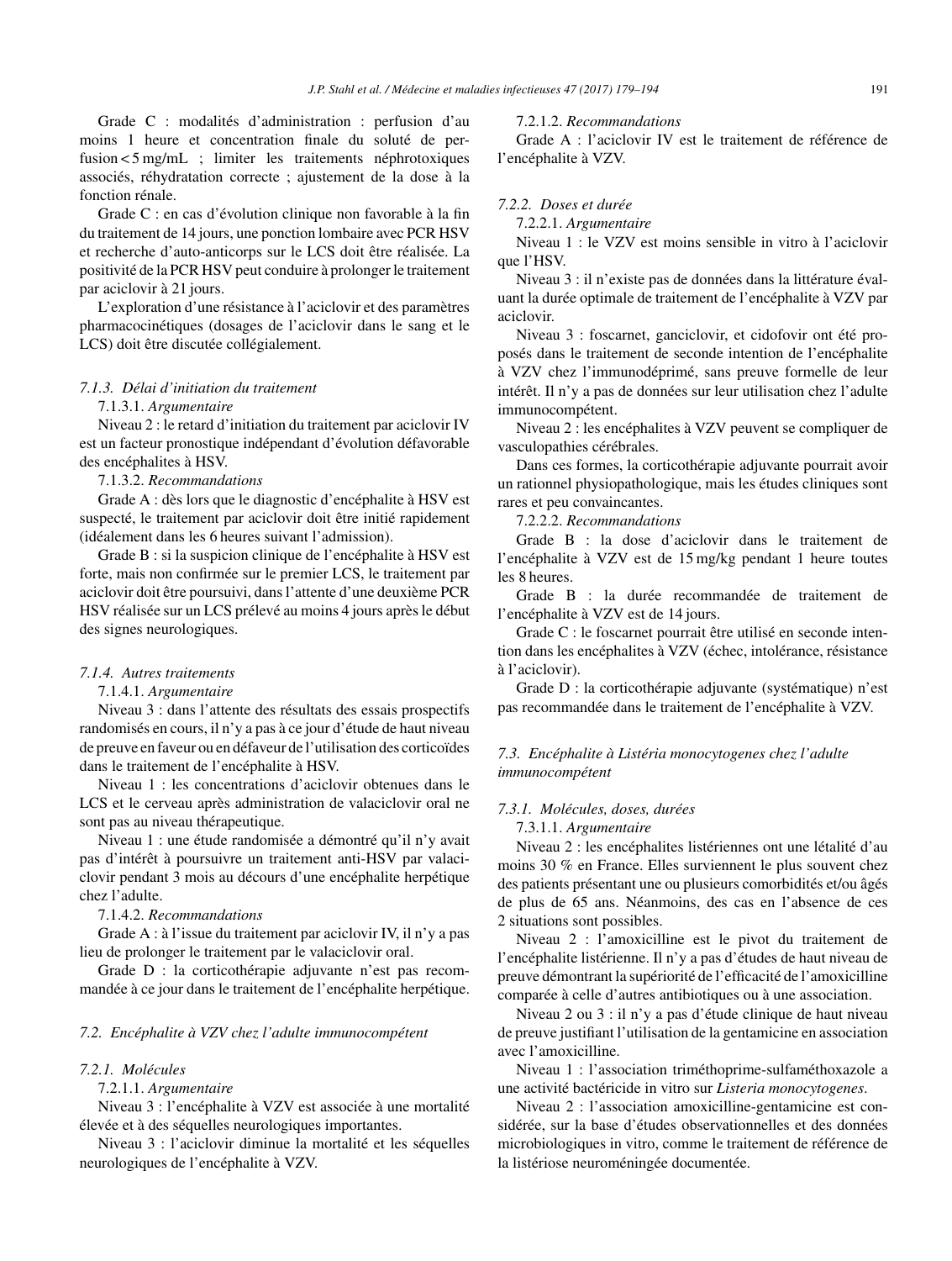### 7.3.1.2. *Recommandations*

Grade A : le traitement recommandé de l'encéphalite listérienne documentée est l'amoxicilline à la dose de 200 mg/kg/j en 4 perfusions au moins ou en administration continue par 24 heures pendant 21 jours.

Grade C : la gentamicine 5 mg/kg/j en dose unique quotidienne pendant au maximum 5 jours est recommandée en tant qu'antibiotique supplémentaire.

Grade A : en cas de contre-indication à l'amoxicilline (allergie grave prouvée), l'association triméthoprime/ sulfaméthoxazole à forte dose (6 à 9 ampoules (1 ampoule = 80 mg/400 mg) par jour en 3 injections iv) doit être administrée pendant 21 jours.

### *7.4. Encéphalite tuberculeuse de l'adulte immunocompétent*

#### *7.4.1. Molécules, doses, durées*

7.4.1.1. *Argumentaire*

Niveau 2 : l'encéphalite tuberculeuse est de mauvais pronostic. Les patients les plus à risque sont les patients infectés par le VIH, ceux recevant des immunosuppresseurs, les patients âgés de plus de 75 ans, les patients présentant un cancer, une hémopathie, et les patients originaires de pays à forte incidence.

Niveau 2 : il n'existe pas d'études de haut niveau de preuve sur la durée du traitement antituberculeux dans l'encéphalite tuberculeuse.

Niveau 1 : l'encéphalite tuberculeuse peut se compliquer d'atteintes vasculaires, notamment de la base du crâne, d'hydrocéphalie, de tuberculome/abcès, voire de compressions médullaires. L'adjonction systématique de corticoïdes a montré son efficacité en termes de réduction de la létalité.

### 7.4.1.2. *Recommandations*

Grade A : en l'absence de résistance, la trithérapie antituberculeuse par isoniazide (I) (5 mg/kg) – rifampicine (R) (10 mg/kg) – pyrazinamide (P) (30 mg/kg sans dépasser 2 g) est le traitement de référence pour une durée de 2 mois, suivie d'une bithérapie par IR pour une durée totale de 12 mois (cf. tableau pour posologies).

L'éthambutol (E) (20 mg/kg) est ajouté au traitement initial dans l'attente de l'antibiogramme, car il protège de l'émergence de résistance si la souche s'avérait résistante à l'INH.

Grade A : l'adjonction systématique de corticoïdes (dexaméthasone) est recommandée dans le traitement de la tuberculose neuroméningée. La dose initiale quotidienne est de 0,3 à 0,4 mg/kg/j de dexaméthasone par voie intraveineuse en fonction de la gravité initiale. Une décroissance sur 8 semaines est débutée dès la fin de la première semaine [\(Tableau](#page-14-0) 2).

Grade C : la neurochirurgie doit être discutée sans attendre en cas d'hydrocéphalie, de tuberculome/abcès ou de compression médullaire.

Grade C : il n'y a pas lieu de réaliser une ponction lombaire de contrôle systématique en cas d'évolution clinique favorable.

Grade C : il n'y a paslieu de réaliser une imagerie de contrôle systématique en cas d'évolution clinique favorable.

Grade C : la surveillance biologique du traitement est identique à celle recommandée dans le traitement des autres localisations de tuberculose.

### **8. Q4 : Diagnostic non fait à 48 h, quelle CAT ?**

### *8.1. Faut-il poursuivre l'aciclovir si la PCR HSV est négative ?*

#### *8.1.1. Argumentaire*

Niveau 1 :si la première PCR HSV est négative, la probabilité d'encéphalite herpétique est très faible.

Niveau 1 : la PCR HSV sur le LCS peut être négative les 4 premiers jours suivant l'apparition des signes neurologiques d'une encéphalite herpétique.

Niveau 1 : la valeur prédictive positive (VPP) de la PCR HSV est de 95 % et la valeur prédictive négative (VPN) est de 98 %.

#### *8.1.2. Recommandations*

Grade A : on peut écarter le diagnostic de MEH sur la négativité de la PCR HSV obtenue sur une deuxième ponction lombaire réalisée à partir du 4ème jour d'apparition des signes neurologiques. Dans ce cas, l'aciclovir doit être maintenu jusqu'au résultat de cette seconde PCR.

### *8.2. Faut-il poursuivre l'aciclovir si la PCR VZV est négative ?*

#### *8.2.1. Argumentaire*

Niveau 1 : les manifestations neurologiques de VZV ne sont pas toujours liées à la présence du virus, elles peuvent être liées à une réaction immuno-inflammatoire.

Niveau 1 : les méthodes de détection de la sécrétion intrathécale d'anticorps VZV ne sont pas standardisées. Elles doivent toujours être effectuées sur un sérum et un LCS prélevés avec un intervalle de moins de 24 h. Dans les encéphalites à VZV, la sécrétion intrathécale d'anticorps anti-VZV peut être présente dès la première semaine après le début des symptômes.

Niveau 1 : une PCR réalisée dans les 3 à 4 premiers jours suivant le début des signes neurologiques peut être faussement négative.

Niveau 1 : une vascularite cérébrale est souvent le support physiopathologique.

#### *8.2.2. Recommandations*

Grade A : en cas de suspicion clinique (éruption vésiculeuse et/ou atteinte de nerfs crâniens) et/ou d'IRM évocatrice, il convient, en cas de négativité de la première PCR, de la renouveler sur un second prélèvement au 4ème jour de la symptomatologie et de maintenir l'aciclovir à la même posologie dans l'attente du résultat de celle-ci.

Grade A : la PCR VZV négative dans le LCS doit faire rechercher une sécrétion intrathécale d'anticorps anti-VZV, si la symptomatologie (éruption vésiculeuse, et/ou atteinte d'un nerf crânien) et/ou l'IRM sont évocatrices.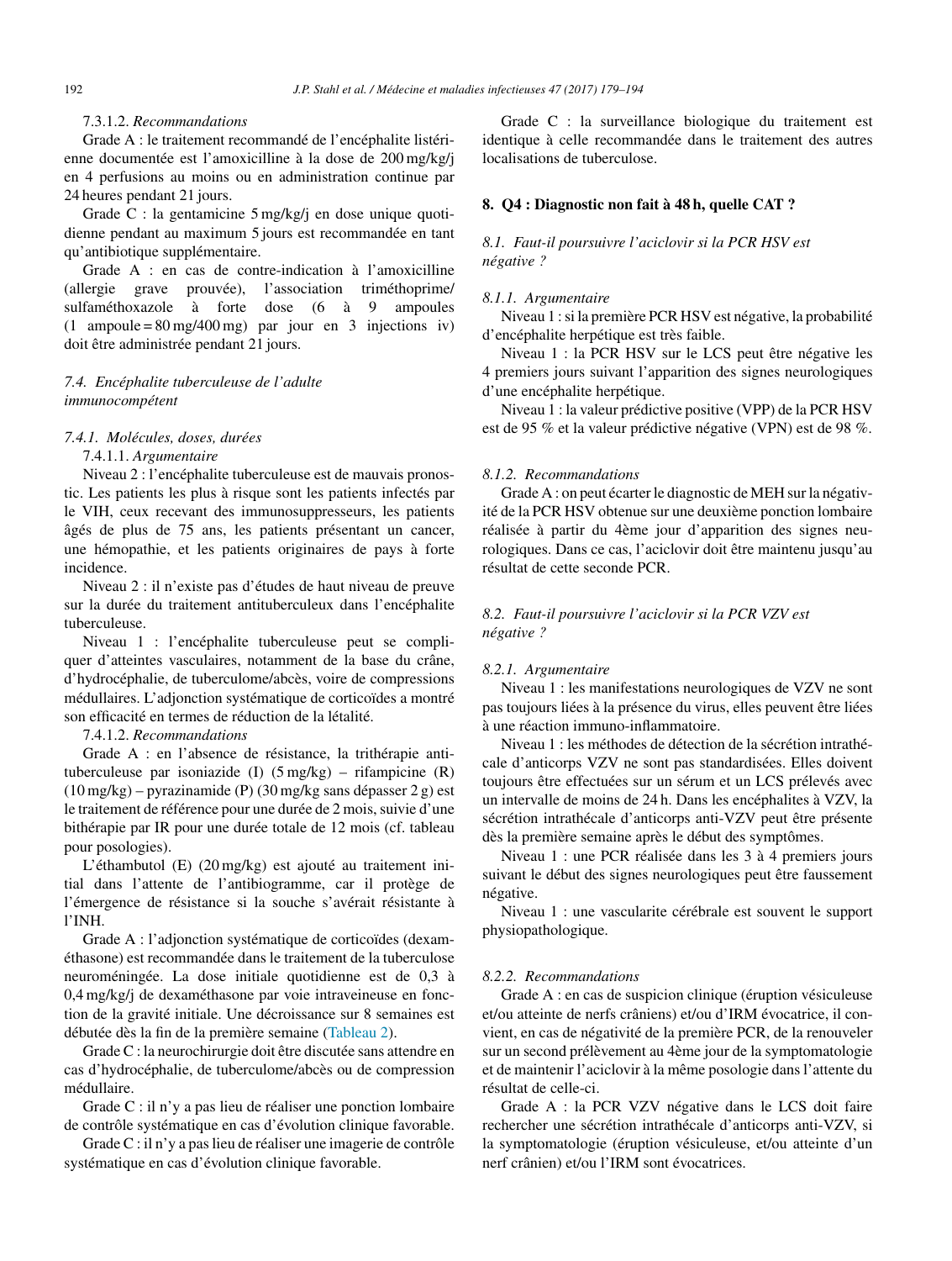|                                                                  | S <sub>1</sub>               | S <sub>2</sub>               | S <sub>3</sub>    | S <sub>4</sub>          | S <sub>5</sub>        | S <sub>6</sub>        | S7         | S <sub>8</sub>           |
|------------------------------------------------------------------|------------------------------|------------------------------|-------------------|-------------------------|-----------------------|-----------------------|------------|--------------------------|
| Grade I (score de GCS 15)                                        | $0.3 \,\mathrm{mg/kg}$<br>IV | $0.2 \,\mathrm{mg/kg}$<br>IV | $0,1$ mg/kg<br>IV | $3 \,\mathrm{mg}$<br>PO | 2 <sub>mg</sub><br>PO | mg<br>PO              | Arrêt      | $\overline{\phantom{m}}$ |
| Grade II (GCS 11 $\grave{a}$ 14)<br>et<br>Grade III $(GCS < 11)$ | $0.4$ mg/kg<br>IV            | $0.3 \,\mathrm{mg/kg}$<br>IV | $0,2$ mg/kg<br>IV | $0,1$ mg/kg<br>IV       | 4 mg<br>PO            | 3 <sub>mg</sub><br>PO | 2 mg<br>PO | 1 mg<br>PO               |

<span id="page-14-0"></span>Tableau 2 Corticothérapie par dexaméthasone intraveineuse puis par voie orale au cours de la tuberculose neuroméningée.

S : semaine ; IV : intraveineux ; PO : per os.

#### *8.3. Faut-il poursuivre l'amoxicilline ?*

#### *8.3.1. Argumentaire*

Niveau 1 : une vraie exposition à risque (consommation d'un produit notoirement contaminé), ou à très haut risque de l'être est un facteur de risque de listériose.

Niveau 1 : l'exposition à un aliment démontré contaminé renforce la probabilité de neurolistériose.

Niveau 1 : une immunodépression est un facteur de risque de listériose.

Niveau 1 : la sensibilité de la PCR *Listeria* dépend des amorces utilisées. La performance de la PCR 16s est faible.

Niveau 2 : une PCR en temps réel spécifique, amplifiant le gène *hly* codant pour la listeriolysine O de *L*. *monocytogenes* dans le LCS, peut être utilisée dans le diagnostic positif de neurolistériose.

Niveau 1 : la sensibilité de cette PCR est de 58 % et sa spécificité de 100 %.

Niveau 1 : les arguments en défaveur d'une listériose (probabilité très faible en présence de ces trois facteurs) sont :

- l'absence de facteur de risque (immunosuppression, cancer, âge > 65 ans) : 4 % des neurolistérioses surviennent chez des sujets jeunes et présumés immunocompétents ;
- des hémocultures et cultures du LCS négatives ;

• une PCR hly négative.

Niveau 1 : la rhombencéphalite n'est pas plus fréquente au cours de la neurolistériose que chez les patients pour lesquels un traitement présomptif de neurolistériose est prescrit mais le diagnostic n'est pas confirmé. Elle ne doit donc pas être considérée comme particulièrement évocatrice de neurolistériose.

Niveau 1 : il n'y a pas de tableau neuroradiologique évocateur de neurolistériose à l'heure actuelle.

#### *8.3.2. Recommandations*

Grade A : en cas d'éléments en faveur d'une listériose, il est nécessaire de poursuivre un traitement par amoxicilline, même en l'absence de documentation microbiologique.

Grade A : en l'absence d'éléments en faveur de listériose, l'amoxicilline peut être arrêtée en cas de négativité des prélèvements à visée microbiologique.

### *8.4. Faut-il instaurer ou poursuivre un traitement antituberculeux d'épreuve après 48 h ?*

#### *8.4.1. Argumentaire*

Niveau 1 : le contexte épidémiologique est un élément fondamental dans l'appréciation du risque de tuberculose.

Niveau 1 : une protéinorachie élevée (> 1 g/L) est en faveur du diagnostic d'infection bactérienne, la plus fréquente étant Listeria, la seconde étant le BK.

Niveau 1 : le diagnostic direct rapide de tuberculose par l'examen microscopique du LCS est rarement positif.

Niveau 1 : la PCR-tempsréel pour la tuberculose a une valeur prédictive négative de 84 %.

Niveau 1 : la sensibilité et la spécificité des tests IGRA sériques est de 78 et 61 % respectivement.

Niveau 1 : la sensibilité et la spécificité des tests IGRA dans le LCS est de 77 et 88 % respectivement.

Niveau 1 : la sensibilité de la recherche microbiologique de BK (examen direct et culture) augmente avec le volume de LCS prélevé.

#### *8.4.2. Recommandations*

Grade A : il est recommandé d'instaurer un traitement d'épreuve anti-tuberculeux si le tableau clinique, biologique et l'imagerie sont à ce stade en faveur d'un diagnostic de tuberculose, même en cas d'examen microscopique et de PCR négatifs.

Grade A : la PCR-temps réel négative ne permet pas d'éliminer le diagnostic de tuberculose.

Grade A : la PCR-temps réel doit être réalisé sur des échantillons dont le volume reçu est au minimum de 2 mL, et qui devront être centrifugés avant d'être testés.

Grade D : il n'est pas recommandé de demander les tests IGRA dans le sang pour le diagnostic de méningite et d'encéphalite tuberculeuse.

Grade D : il n'est pas recommandé de demander les tests IGRA dans le LCS pour le diagnostic de méningite et d'encéphalite tuberculeuse.

### *8.5. Faut-il instaurer un traitement par corticoïdes en cas de diagnostic non fait à 48H ?*

#### *8.5.1. Argumentaire*

Niveau 1 : il n'y a pas d'étude à ce jour qui permette de valider la prescription de corticoïdes dans les encéphalites d'étiologie inconnue.